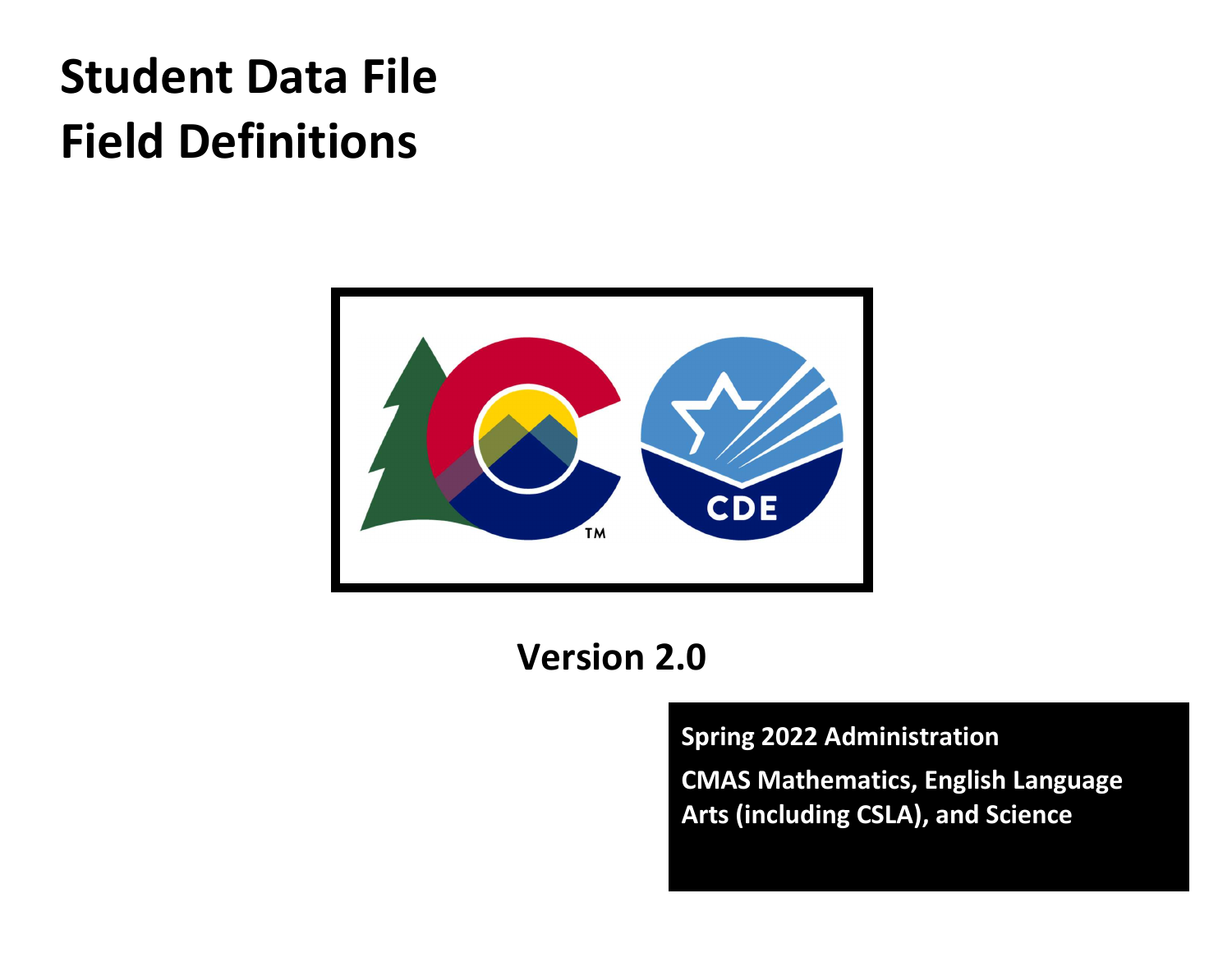

## Document Revisions

| <b>Revision Date</b> | <b>CMAS</b> | <b>Description</b>                     |
|----------------------|-------------|----------------------------------------|
|                      | Version     |                                        |
| 5/09/2019            | 0.1         | <b>Initial Version</b>                 |
| 5/17/2019            | 1.0         | Baseline                               |
| 6/28/2021            | 1.1         | Updates for Spring 2021 Administration |
| 6/30/2021            | 2.0         | Baseline                               |
| 5/16/2022            | 2.1         | Updates for Spring 2022 Administration |
| 5/31/2022            | 3.0         | Baseline                               |

If assistance is needed, call 1-888-687-4759 or visit https://co.pearsonaccessnext.com/, sign in to your account, and select Contact COLORADO Support.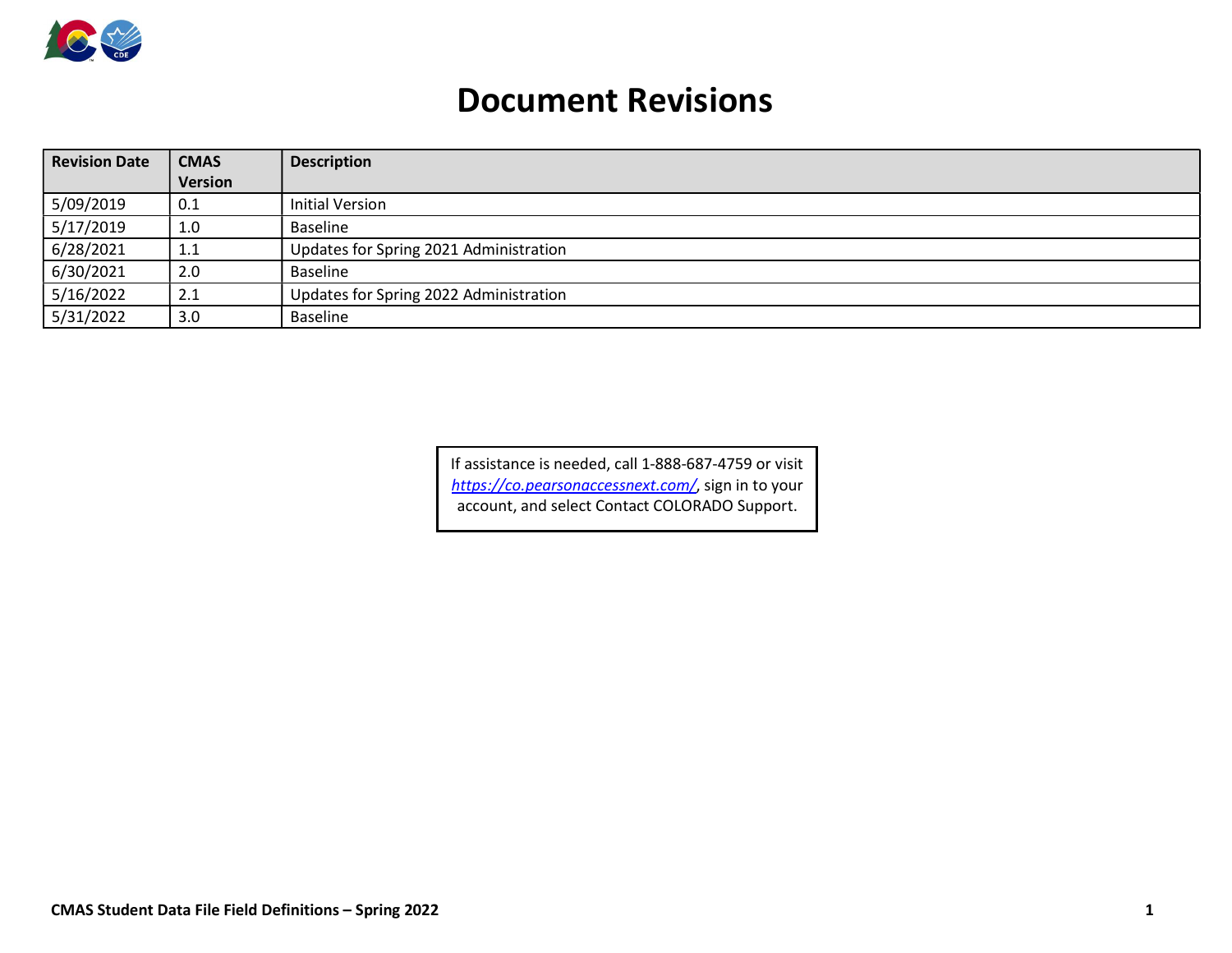

Copyright 2021, Pearson

#### CMAS Student Data File Field Definitions

Listed below is the file layout for the CMAS Student Data File and instructions for accessing the file. The district and school files are in .csv format. The first row of the file contains the headers; subsequent rows contain the data.

Student records do not have aggregate score information starting in field DC if a Not Tested or Void Code was applied to the record. For student records without Not Tested or Void Coding, the fields contain data appropriate for the particular subject and grade.

Note: The CMAS Science and CMAS Math and ELA/CSLA layouts are identical from the State Abbreviation field (A) to the Percentile Rank field (DF). Some fields may be filler in different files. Math, ELA, and CSLA fields start on page 16. Science fields start on page 20.

#### Exporting the Student Data File

- 1. Sign into PearsonAccess<sup>next</sup>.
- 2. Select CMAS Spring 2022 from the administration dropdown in PearsonAccess<sup>next</sup>.
- 3. Select Published Reports under the Reports dropdown menu.
- 4. Check the box next to the name of the file.
- 5. Select Download.

Note: If you receive a notice that the file is too large to download, click on the name of the file, and it will download.

#### Importing the file into Excel

- 1. Open Excel.
- 2. Select the Data tab.
- 3. In the Get External Data group, select From Text.
- 4. Locate the downloaded Student Data File.
- 5. Double-click the file name or select the file and click Import.
- 6. The Text Import Wizard will open.

Step 1: Set original data type to Delimited. Select Next. Step 2: Set delimiter to Comma only. Select Next.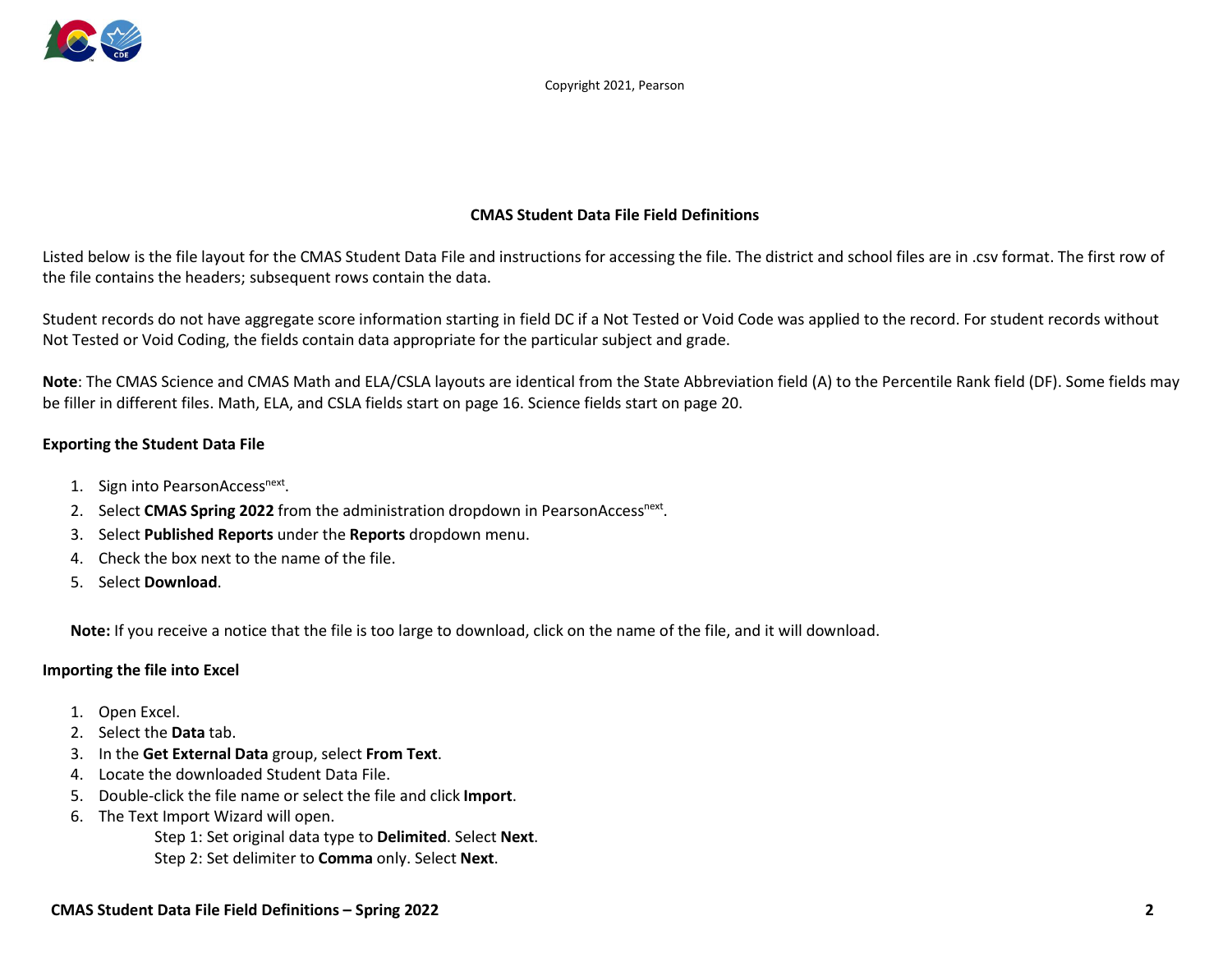

Step 3: To retain leading zeros on fields (e.g., grade), first select all fields in the data preview, then select Text as the column data format to import data as text. Select Finish.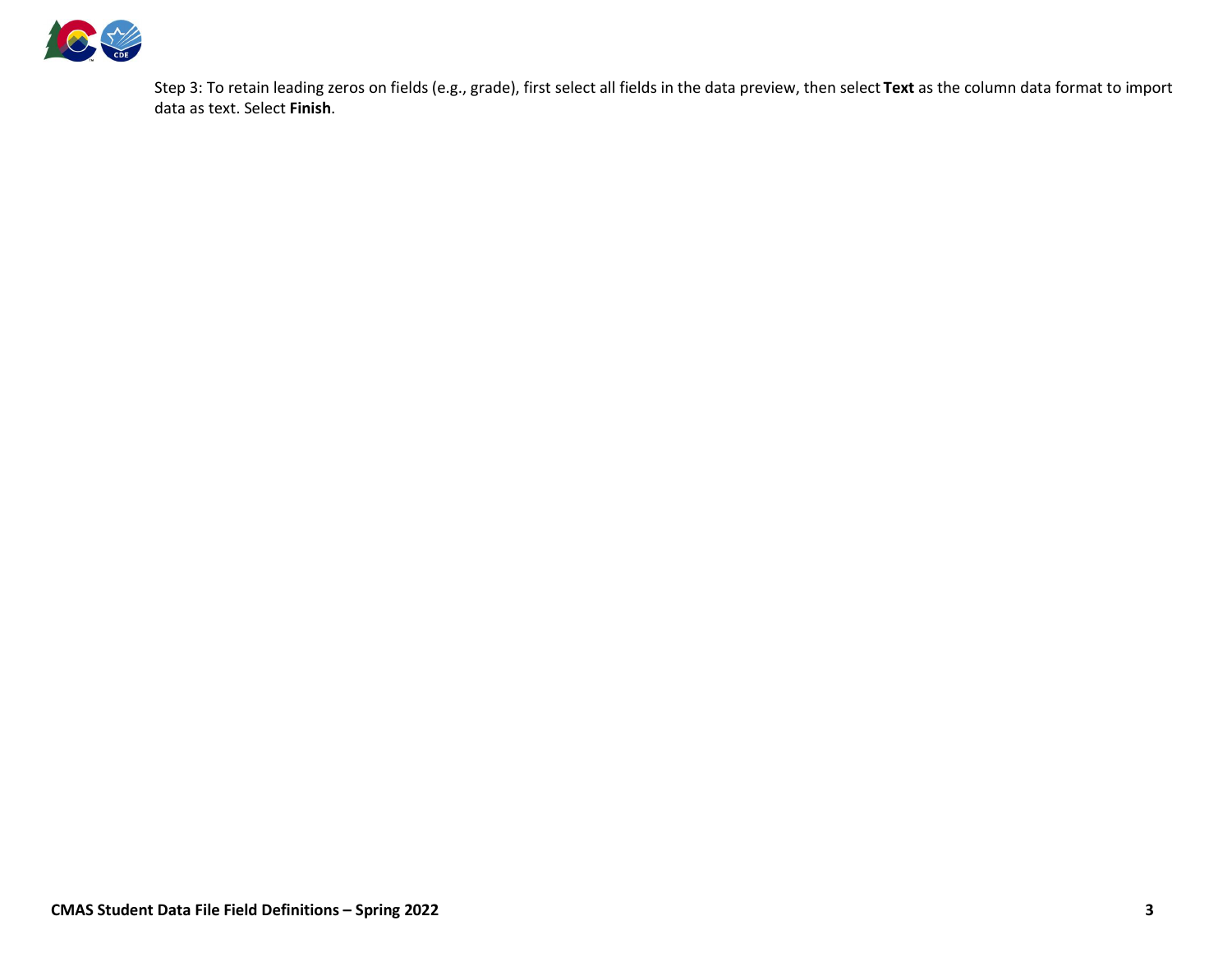

| Column<br>Letter | <b>Field Name</b>                | <b>Field</b><br>Length  | <b>Field Definitions</b>                                                                 | <b>Expected Values</b>      |
|------------------|----------------------------------|-------------------------|------------------------------------------------------------------------------------------|-----------------------------|
| Α                | <b>State Abbreviation</b>        | $\mathfrak{p}$          |                                                                                          | $CO = Colorado$             |
| B                | <b>Testing District Code</b>     | $\overline{\mathbf{4}}$ | The district responsible for administering the test for a student.                       | A-Z                         |
|                  |                                  |                         |                                                                                          | $ 0-9 $                     |
|                  |                                  |                         | Identifier Length = 4                                                                    |                             |
| $\mathsf{C}$     | <b>Testing School Code</b>       | 4                       | The school responsible for administering the test for a student.                         | A-Z                         |
|                  |                                  |                         | Identifier Length = 4                                                                    | $ 0-9 $                     |
| l D              | Responsible District Code        | 4                       | The district responsible for specific educational services and/or                        | A-Z                         |
|                  |                                  |                         | instruction of the student.                                                              | $0-9$                       |
|                  |                                  |                         |                                                                                          |                             |
| E.               | Responsible School Code          | 4                       | Identifier Length = 4<br>The school responsible for specific educational services and/or | A-Z                         |
|                  |                                  |                         | instruction of the student.                                                              | $0-9$                       |
|                  |                                  |                         |                                                                                          |                             |
|                  |                                  |                         | Identifier Length = 4                                                                    |                             |
| l F              | State Student Identifier (SASID) | 10                      | A unique 10- digit code assigned to a student by CDE.                                    | A-Z                         |
|                  |                                  |                         |                                                                                          | $0-9$<br>No embedded spaces |
| G                | Local Student Identifier         | 30                      | A unique number or alphanumeric code assigned to a student by a                          | A-Z                         |
|                  |                                  |                         | school system or any other entity.                                                       | $ 0-9 $                     |
|                  |                                  |                         |                                                                                          | No embedded spaces          |
|                  |                                  |                         |                                                                                          | Blank                       |
| H.               | Pearson Student Identifier       | 36                      | Unique student code assigned by PearsonAccess <sup>next</sup> .                          | A-Z<br>$0-9$                |
|                  | Last or Surname                  | 35                      | The full legal last name borne in common by members of a family.                         | $A-Z$                       |
|                  |                                  |                         |                                                                                          | $ 0-9 $                     |
|                  |                                  |                         |                                                                                          |                             |
|                  |                                  |                         |                                                                                          | (Standard Apostrophe)       |
|                  |                                  |                         |                                                                                          | <b>Embedded Spaces</b>      |
|                  | First Name                       | 35                      | The full legal first name given to a person at birth, baptism, or through                | A-Z                         |
|                  |                                  |                         | legal change.                                                                            | $0-9$                       |
|                  |                                  |                         |                                                                                          |                             |
|                  |                                  |                         |                                                                                          | (Standard Apostrophe)       |
|                  |                                  |                         |                                                                                          | <b>Embedded Spaces</b>      |
| lκ               | Middle Name                      | 35                      | A full legal middle name given to a person at birth, baptism, or through                 | A-Z                         |
|                  |                                  |                         | legal change.                                                                            | $0-9$                       |
|                  |                                  |                         |                                                                                          |                             |
|                  |                                  |                         |                                                                                          | (Standard Apostrophe)       |
|                  |                                  |                         |                                                                                          | <b>Embedded Spaces</b>      |
|                  |                                  |                         |                                                                                          | Blank                       |
|                  | Birthdate                        | 10                      | The year, month and day on which a person was born.                                      | YYYY-MM-DD                  |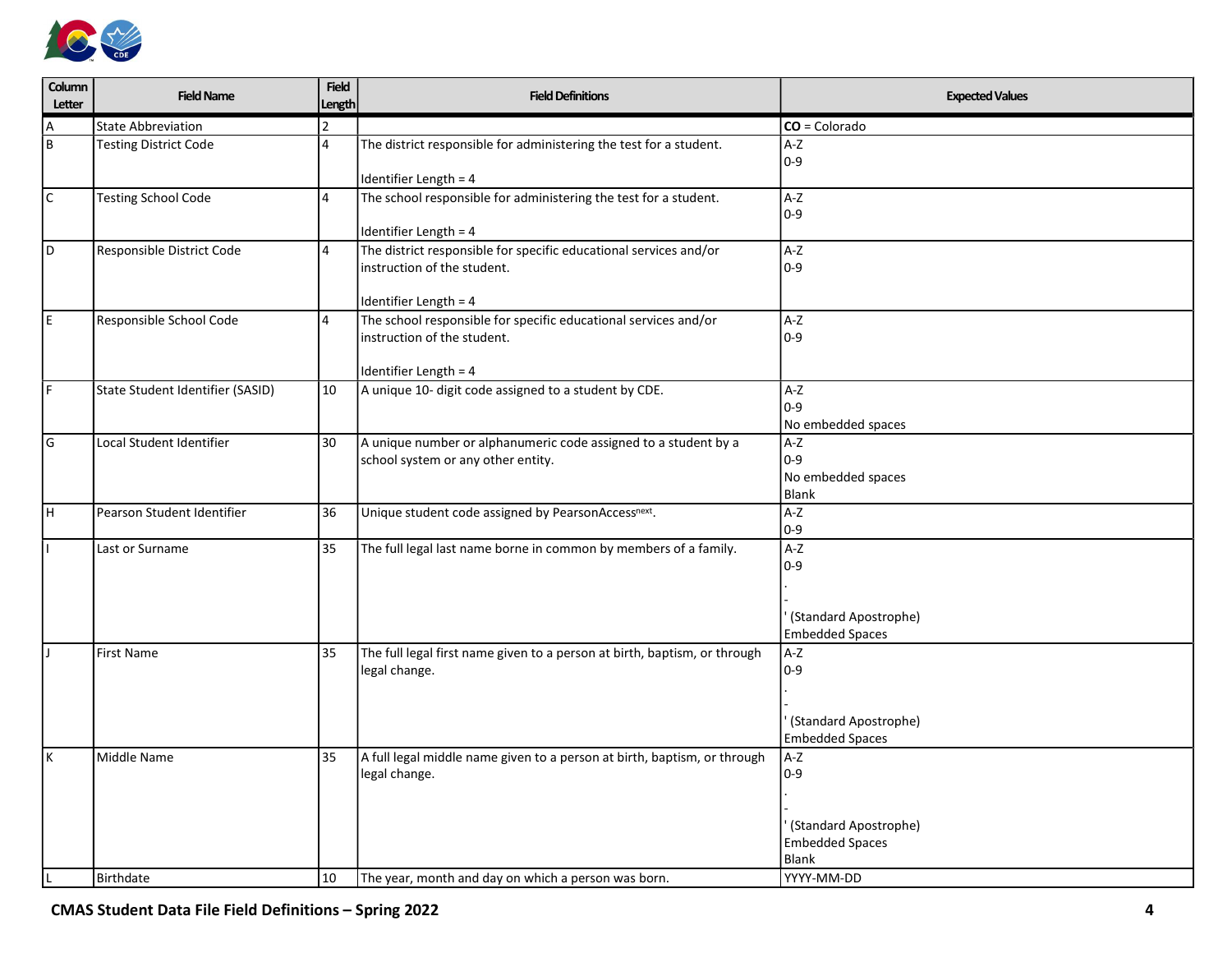

| Column<br>Letter          | <b>Field Name</b>                | <b>Field</b><br>Length | <b>Field Definitions</b>                                                                       | <b>Expected Values</b>                   |
|---------------------------|----------------------------------|------------------------|------------------------------------------------------------------------------------------------|------------------------------------------|
| $\overline{\mathsf{M}}$   | Sex                              | 1                      | The concept describing the biological traits that distinguish the males                        | $F =$ Female                             |
|                           |                                  |                        | and females of a species.                                                                      | $M = Male$                               |
| N.                        | Date First Enrolled in US School | 20                     | The first date on which the student enrolled in a US public school.                            | YYYY-MM-DD                               |
|                           |                                  |                        |                                                                                                | Blank                                    |
| l O                       | <b>Grade Level When Assessed</b> | $\overline{2}$         | The grade of a student when assessed.                                                          | $03$ = Third grade                       |
|                           |                                  |                        |                                                                                                | $04$ = Fourth grade                      |
|                           |                                  |                        |                                                                                                | $05$ = Fifth grade<br>$06 =$ Sixth grade |
|                           |                                  |                        |                                                                                                | $07 =$ Seventh grade                     |
|                           |                                  |                        |                                                                                                | $08 =$ Eighth grade                      |
|                           |                                  |                        |                                                                                                | 11 = Eleventh Grade                      |
| P                         | Hispanic or Latino Ethnicity     | 1                      | An indication that the person traces his or her origin or descent to                           | $Y = Yes$                                |
|                           |                                  |                        | Mexico, Puerto Rico, Cuba, Central and South America, and other                                | $N = No$                                 |
|                           |                                  |                        | Spanish cultures, regardless of race.                                                          | <b>Blank</b>                             |
| Q                         | American Indian or Alaska Native | $\mathbf{1}$           | A person having origins in any of the original peoples of North and South                      | $Y = Yes$                                |
|                           |                                  |                        | America (including Central America), and who maintains cultural                                | $N = No$                                 |
|                           |                                  |                        | identification through tribal affiliation or community attachment.                             | <b>Blank</b>                             |
| $\overline{R}$            | Asian                            | $\mathbf{1}$           | A person having origins in any of the original peoples of the Far East,                        | $Y = Yes$                                |
|                           |                                  |                        | Southeast Asia, or the Indian Subcontinent. This area includes, for                            | $N = No$                                 |
|                           |                                  |                        | example, Cambodia, China, India, Japan, Korea, Malaysia, Pakistan, the                         | <b>Blank</b>                             |
|                           |                                  |                        | Philippine Islands, Thailand, and Vietnam.                                                     |                                          |
| ls.                       | <b>Black or African American</b> | $\mathbf{1}$           | A person having origins in any of the black racial groups of Africa.                           | $Y = Yes$                                |
|                           |                                  |                        |                                                                                                | $N = No$                                 |
|                           |                                  |                        |                                                                                                | <b>Blank</b>                             |
| İΤ                        | Native Hawaiian or Other Pacific | 1                      | A person having origins in any of the original peoples of Hawaii, Guam,                        | $Y = Yes$                                |
|                           | Islander                         |                        | Samoa, or other Pacific Islands.                                                               | $N = No$                                 |
|                           |                                  |                        |                                                                                                | Blank                                    |
| ΙU                        | White                            | 1                      | A person having origins in any of the original peoples of Europe, Middle                       | $Y = Yes$                                |
|                           |                                  |                        | East, or North Africa.                                                                         | $N = No$<br>Blank                        |
| $\overline{V}$            | Filler Field                     | $\mathbf{1}$           |                                                                                                | N/A                                      |
| W                         | <b>Gifted and Talented</b>       | $\mathbf{1}$           |                                                                                                | $Y = Yes$                                |
|                           |                                  |                        | An indication that the student is participating in and served by a<br>Gifted/Talented program. | $N = No$                                 |
|                           |                                  |                        |                                                                                                | Blank                                    |
| $\boldsymbol{\mathsf{x}}$ | <b>Migrant Status</b>            | $\mathbf{1}$           | Persons who are, or whose parents or spouses are, migratory                                    | $Y = Yes$                                |
|                           |                                  |                        | agricultural workers, including migratory dairy workers, or migratory                          | $N = No$                                 |
|                           |                                  |                        | fishers, and who, in the preceding 36 months, in order to obtain, or                           | Blank                                    |
|                           |                                  |                        | accompany such parents or spouses, in order to obtain, temporary or                            |                                          |
|                           |                                  |                        | seasonal employment in agricultural or fishing work (A) have moved                             |                                          |
|                           |                                  |                        | from one LEA to another; (B) in a state that comprises a single LEA, have                      |                                          |
|                           |                                  |                        | moved from one administrative area to another within such LEA; or (C)                          |                                          |
|                           |                                  |                        | reside in an LEA of more than 15,000 square miles, and migrate a                               |                                          |
|                           |                                  |                        | distance of 20 miles or more to a temporary residence to engage in a                           |                                          |
|                           |                                  |                        | fishing activity.                                                                              |                                          |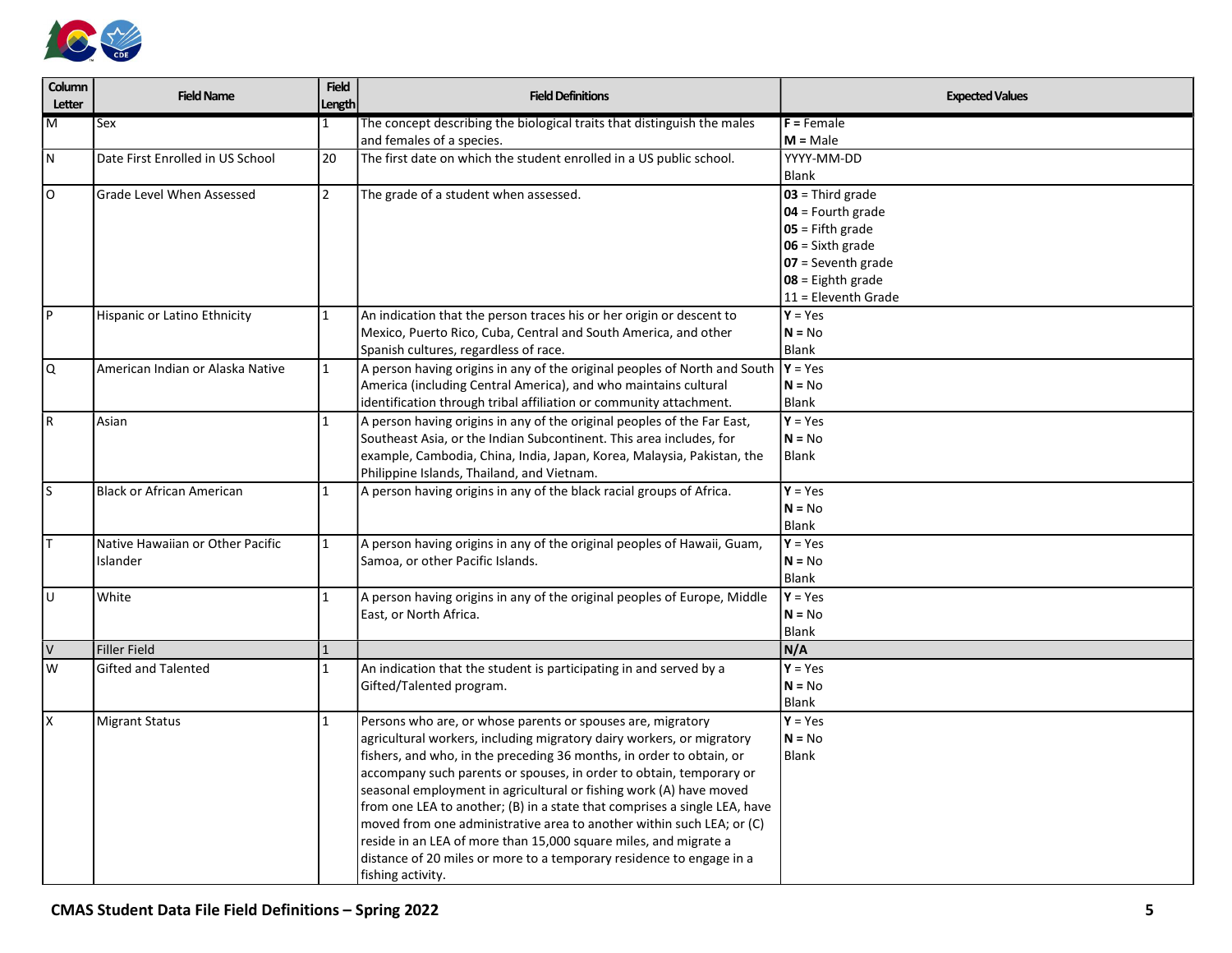

| Column<br><b>Letter</b> | <b>Field Name</b>                | <b>Field</b><br>Length | <b>Field Definitions</b>                                                                                                                 | <b>Expected Values</b>                                                                                                                                                                                                                                                                                                                                                                                                                        |
|-------------------------|----------------------------------|------------------------|------------------------------------------------------------------------------------------------------------------------------------------|-----------------------------------------------------------------------------------------------------------------------------------------------------------------------------------------------------------------------------------------------------------------------------------------------------------------------------------------------------------------------------------------------------------------------------------------------|
|                         | Economic Disadvantage Status     | 1                      | An indication that the student met the State criteria for classification as<br>having an economic disadvantage.                          | $Y = Yes$<br>$N = No$<br>Blank                                                                                                                                                                                                                                                                                                                                                                                                                |
| Z                       | <b>Student With Disabilities</b> | $\overline{3}$         | A student with disability may only receive allowable accommodations if<br>the student has an IEP or 504 plan.                            | <b>IEP</b> = Student has IEP<br>504 = Student has 504 Plan<br><b>Blank</b>                                                                                                                                                                                                                                                                                                                                                                    |
| <b>AA</b>               | Primary Disability Type          | 3                      | The major or overriding disability condition that best describes a<br>person's impairment.                                               | $AUT =$ Autism<br>$DB = Deaf-blindness$<br>DD = Developmental delay<br><b>EMN</b> = Emotional disturbance<br>HI = Hearing impairment<br>ID = Intellectual disability<br><b>MD</b> = Multiple disabilities<br>OI = Orthopedic impairment<br><b>OHI</b> = Other health impairment<br><b>SLD</b> = Specific learning disability<br>SLI = Speech or language impairment<br>TBI = Traumatic brain injury<br>VI = Visual impairment<br><b>Blank</b> |
| AB                      | <b>Homeless</b>                  | $\overline{3}$         | Student meets the criteria of a homeless individual according to the<br>2001 McKinney-Vento reauthorization Act.                         | $0 = No$<br>3 = Yes and is in the physical custody of a parent or guardian<br>4 = Yes and is not in the physical custody of a parent or guardian<br>(unaccompanied youth)<br>Blank                                                                                                                                                                                                                                                            |
| <b>AC</b>               | Language Background              | $\overline{3}$         | Visit the following CDE link for a complete list of language background<br>codes: http://www.cde.state.co.us/datapipeline/language codes | $A-Z$<br>$1000 = N/A$<br>Blank                                                                                                                                                                                                                                                                                                                                                                                                                |
| <b>AD</b>               | Language Proficiency             | 3                      | A student's English language proficiency is described by his or her ability<br>to speak, listen, read, and write in English.             | $0 = Not Applicable$<br>$1 =$ NEP - Non English Proficient<br>2 = LEP - Limited English Proficient<br>4 = PHLOTE - English Proficient<br>$5$ = FELL - Former ELL<br>$6$ = FEP - Monitor Year 1<br>$7 = FEP - Monitor Year 2$<br>$8$ = FEP - Exited Year 1<br>$9$ = FEP - Exited Year 2<br><b>Blank</b>                                                                                                                                        |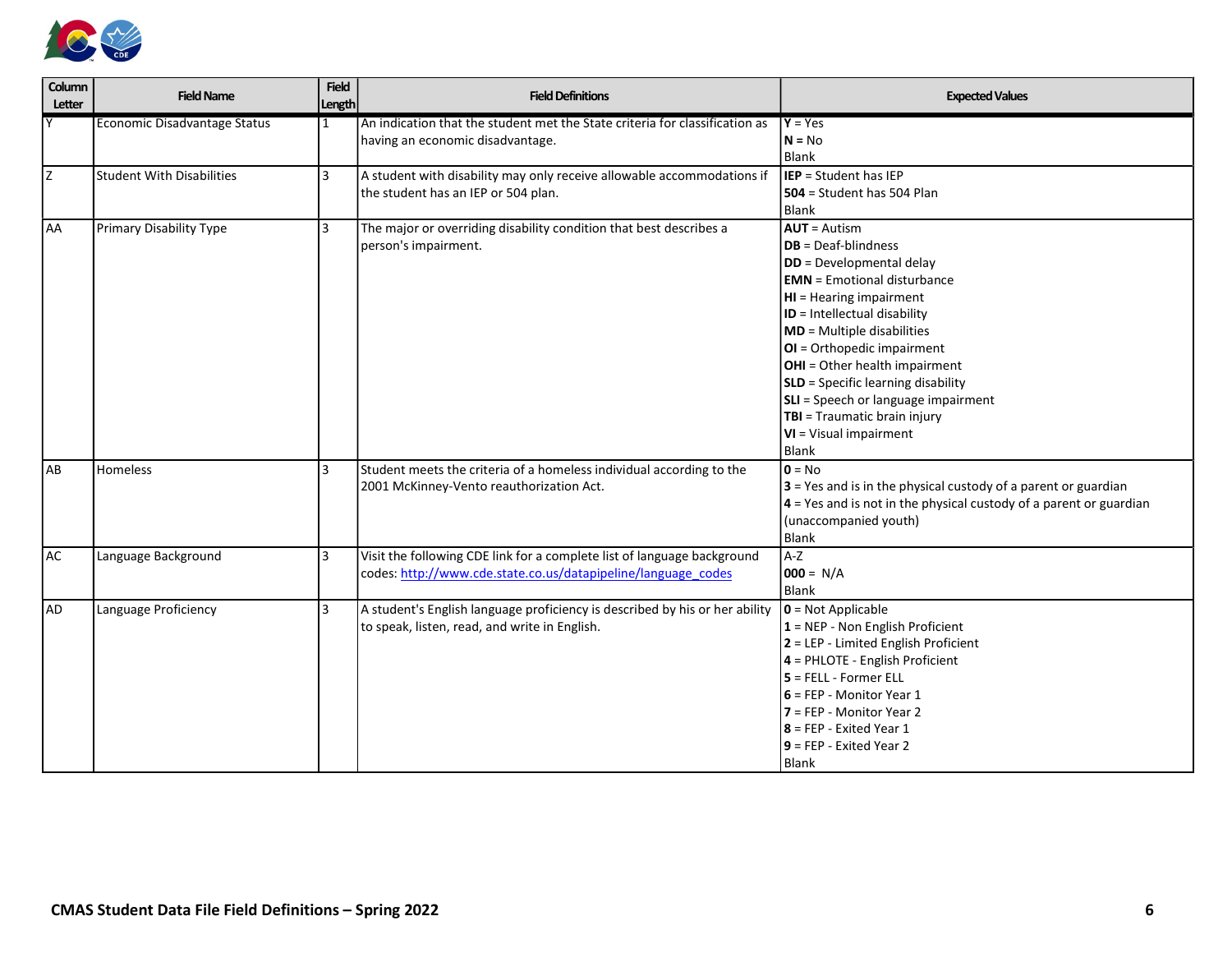

| Column<br>Letter | <b>Field Name</b>             | <b>Field</b><br>Length | <b>Field Definitions</b>                                                                                                                                                                                         | <b>Expected Values</b>                                                                                                                                                                                                                                                                                                                                                               |
|------------------|-------------------------------|------------------------|------------------------------------------------------------------------------------------------------------------------------------------------------------------------------------------------------------------|--------------------------------------------------------------------------------------------------------------------------------------------------------------------------------------------------------------------------------------------------------------------------------------------------------------------------------------------------------------------------------------|
| <b>AE</b>        | Language Instruction Program  | 13                     | Student currently enrolled in language instruction program. Indicates the $100 = No$ or Not Applicable<br>type of English language instructional program used to educate a<br>student who is an English learner. | $ 01$ = English as a Second Language (ESL) or English Language<br>Development (ELD)<br>02 = Dual Language or Two-way Immersion<br>03 = Transitional Bilingual Education or Early-Exit Bilingual Education<br>04 = Content Classes with integrated ESL Support<br>05 = Newcomer programs<br>$97 = Other$<br>98 = Not in a Language Instruction Program, Parent Choice<br><b>Blank</b> |
| <b>AF</b>        | Title 1                       | 3                      | Student receives Title 1 funding.                                                                                                                                                                                | $0 = No$<br>$1 = Yes$<br>Blank                                                                                                                                                                                                                                                                                                                                                       |
| AG               | <b>Continuous in District</b> | 3                      | Student enrolled in the district continuously since the October Count<br>date for the 2020-21 school year.                                                                                                       | $0 = No$<br>$1 = Yes$<br><b>Blank</b>                                                                                                                                                                                                                                                                                                                                                |
| <b>AH</b>        | Continuous in School          | 3                      | Student enrolled in the school continuously since the October Count<br>date for the 2020-21 school year.                                                                                                         | $0 = No$<br>$1 = Yes$<br>Blank                                                                                                                                                                                                                                                                                                                                                       |
| AI               | Expelled                      | 3                      | Student expelled from school or district.                                                                                                                                                                        | $0 = No$<br>$1 =$ Expelled<br>Blank                                                                                                                                                                                                                                                                                                                                                  |
| AJ               | Accommodation Type            | 6                      | Student has an IEP/504, EL plan, or both. This field is used to validate<br>assignment of certain accommodations for students with disabilities<br>and/or students learning English.                             | IEP504 = Student has an IEP or 504 plan<br>EL = Student has an English learner plan<br>Both = Student has an IEP or 504 plan and an English learner plan<br>Blank                                                                                                                                                                                                                    |
| <b>AK</b>        | <b>Preferred First Name</b>   | 35                     | An alternative to the student's legal first name. Student's chosen first<br>name.                                                                                                                                | A-Z<br>$0-9$<br>(Standard Apostrophe)<br><b>Embedded Spaces</b><br>Blank                                                                                                                                                                                                                                                                                                             |
| AL               | Filler Field                  | $\vert$ 1              |                                                                                                                                                                                                                  | N/A                                                                                                                                                                                                                                                                                                                                                                                  |
| <b>AM</b>        | <b>Filler Field</b>           | $\overline{1}$         |                                                                                                                                                                                                                  | N/A                                                                                                                                                                                                                                                                                                                                                                                  |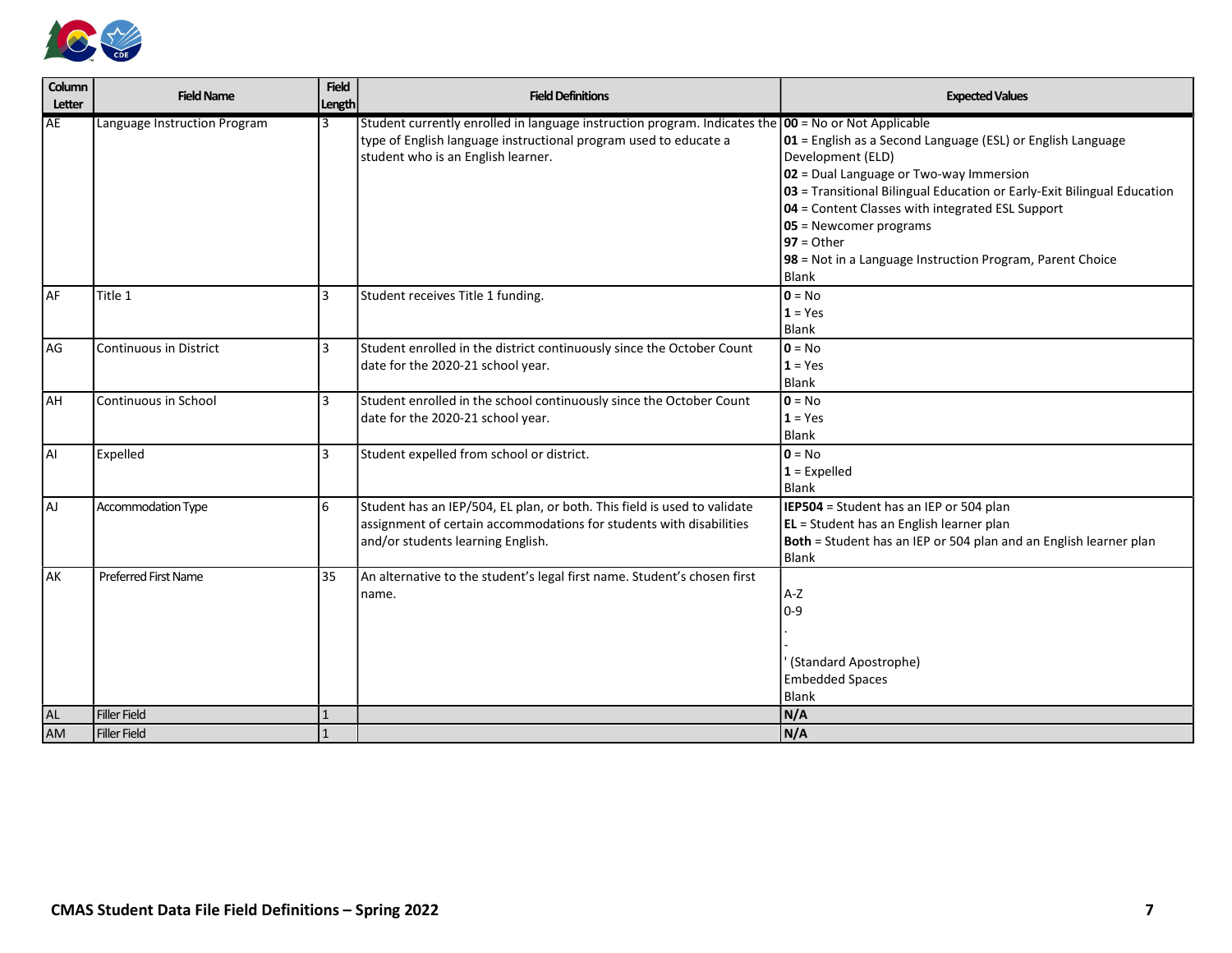

### Test Data

| Column<br>Letter | <b>Field Name</b>   | <b>Field</b><br>Length | <b>Field Definitions</b>                               | <b>Expected Values</b>                             |
|------------------|---------------------|------------------------|--------------------------------------------------------|----------------------------------------------------|
| AN               | Session Name        | 50                     | The name of the group of students who tested together. | A-Z                                                |
|                  |                     |                        |                                                        | $a-z$                                              |
|                  |                     |                        |                                                        | $0-9$                                              |
|                  |                     |                        |                                                        | (Standard Apostrophe)                              |
|                  |                     |                        |                                                        |                                                    |
|                  |                     |                        |                                                        |                                                    |
|                  |                     |                        |                                                        | &                                                  |
|                  |                     |                        |                                                        |                                                    |
|                  |                     |                        |                                                        | embedded spaces                                    |
|                  |                     |                        |                                                        | Blank                                              |
| AO               | Class Name          | $\overline{45}$        | The name of a group of students.                       | A-Z                                                |
|                  |                     |                        |                                                        | $a-z$                                              |
|                  |                     |                        |                                                        | $0-9$                                              |
|                  |                     |                        |                                                        |                                                    |
|                  |                     |                        |                                                        | (Standard Apostrophe)                              |
|                  |                     |                        |                                                        |                                                    |
|                  |                     |                        |                                                        |                                                    |
|                  |                     |                        |                                                        |                                                    |
|                  |                     |                        |                                                        |                                                    |
|                  |                     |                        |                                                        |                                                    |
|                  |                     |                        |                                                        | embedded spaces                                    |
|                  |                     |                        |                                                        | Blank                                              |
| AP               | <b>Test Code</b>    | 5                      | Identifier assigned to the test name.                  | MAT03 = Grade 3 Math<br>MAT04 = Grade 4 Math       |
|                  |                     |                        |                                                        | MAT05 = Grade 5 Math                               |
|                  |                     |                        |                                                        | MAT06 = Grade 6 Math                               |
|                  |                     |                        |                                                        | MAT07 = Grade 7 Math                               |
|                  |                     |                        |                                                        | MAT08 = Grade 8 Math                               |
|                  |                     |                        |                                                        | $ELAO3 = Grade 3 ELA/L$<br>$ELAO4 = Grade 4 EL4/L$ |
|                  |                     |                        |                                                        | $ELAO5 = Grade 5 ELA/L$                            |
|                  |                     |                        |                                                        | $ELAO6 = Grade 6 ELA/L$                            |
|                  |                     |                        |                                                        | ELA07 = Grade 7 ELA/L                              |
|                  |                     |                        |                                                        | $ELAO8 = Grade 8 ELA/L$                            |
|                  |                     |                        |                                                        | SLA03 = Grade 3 CSLA                               |
|                  |                     |                        |                                                        | SLA04 = Grade 4 CSLA<br>SCO5S = Grade 5 Science    |
|                  |                     |                        |                                                        | <b>SCO8S</b> = Grade 8 Science                     |
|                  |                     |                        |                                                        | <b>SCHSS</b> = High School Science                 |
| <b>AQ</b>        | <b>Filler Field</b> | $\mathbf{1}$           |                                                        | N/A                                                |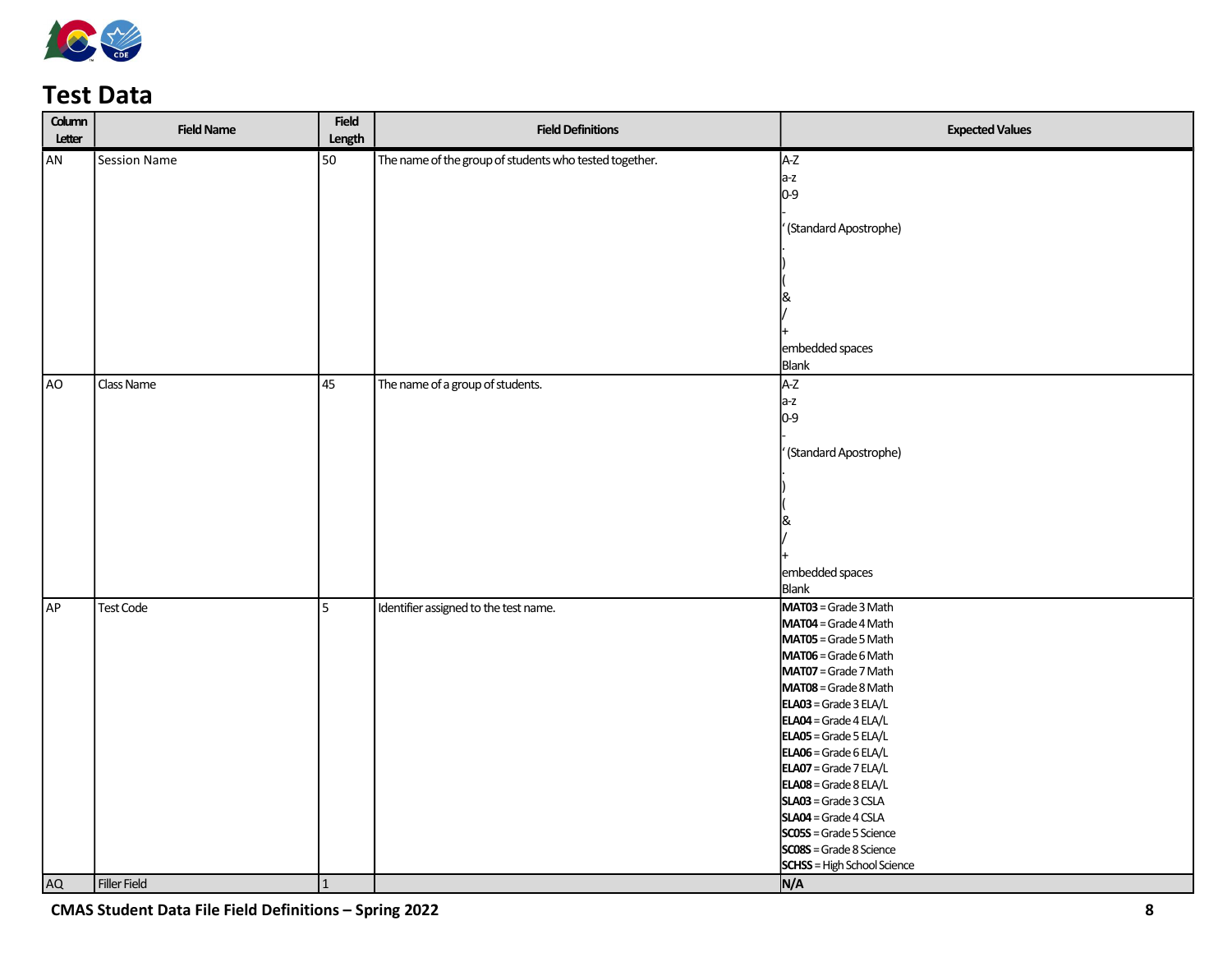

| Column<br>Letter | <b>Field Name</b>                                                                      | <b>Field</b><br>Length  | <b>Field Definitions</b>                                                                                                                                                                                                                                                | <b>Expected Values</b>                                                                                                                                                                                                                                                                                                                                                             |
|------------------|----------------------------------------------------------------------------------------|-------------------------|-------------------------------------------------------------------------------------------------------------------------------------------------------------------------------------------------------------------------------------------------------------------------|------------------------------------------------------------------------------------------------------------------------------------------------------------------------------------------------------------------------------------------------------------------------------------------------------------------------------------------------------------------------------------|
| <b>AR</b>        | <b>Filler Field</b>                                                                    |                         |                                                                                                                                                                                                                                                                         | IN/A                                                                                                                                                                                                                                                                                                                                                                               |
| AS               | <b>Color Contrast</b>                                                                  | $\mathcal{P}$           | Defines the foreground and background display colors as indicated in the state<br>assessment Personal Needs Profile.                                                                                                                                                    | $01$ = black font on cream background<br>$02$ = black font on light blue background<br>03 = black font on light magenta background<br>$04$ = white font on black background<br>05 = yellow font on blue background<br>06 = low contrast color, dark gray font on pale green background<br>$ 07$ = locally provided color overlay for the student to place over their test<br>Blank |
| l AT             | <b>Enlarged Pointer</b>                                                                | $\mathfrak{p}$          | Defines as part of an Assessment Personal Needs Profile the access for<br>preference to enlarge and change the color of the pointer size.                                                                                                                               | $01$ = medium sized white pointer<br>$02$ = large sized white pointer<br>03 = extra-large sized white pointer<br>04 = extra-large sized black pointer<br>05 = extra-large sized green pointer<br>06 = extra-large sized yellow pointer Blank                                                                                                                                       |
| <b>AU</b>        | Zoom Percentage                                                                        | $\overline{\mathbf{3}}$ | Defines as part of an Assessment Personal Needs Profile the access for<br>preference to increase the window's zoom percentage.                                                                                                                                          | $110 = 110%$<br>$120 = 120%$<br>$150 = 150%$<br>$175 = 175%$<br>$200 = 200%$<br><b>Blank</b>                                                                                                                                                                                                                                                                                       |
| <b>AV</b>        | Assistive Technology (Math/ELA Only)<br>(Filler Field for Science)                     | 1                       | Allows use of Assistive Technology Applications for CBT math and ELA<br>assessments (e.g., screen reader). Note: This field is not used to indicate the use<br>of Speech-to-Text, which is recorded in the Response Accommodation fields.                               | $Y = Yes$<br>Blank<br><b>Blank for Science</b>                                                                                                                                                                                                                                                                                                                                     |
| <b>AW</b>        | <b>Visual Accommodations</b>                                                           | $\mathfrak{p}$          | Accommodated materials for students with visual impairments.                                                                                                                                                                                                            | Blank<br>$01 = UEB$<br>02 = UEB Technical (Math, Science)<br>$03$ = Visual Descriptors<br>04 = Tactile Graphics (UEB)<br>05 = Tactile Graphics (UEB Technical for Math)<br>06 = Large Print                                                                                                                                                                                        |
| AX<br>AY         | Calculation Device and/or Math Charts<br>and/or Counters<br>(Filler Field for Science) | $\mathfrak{D}$          | The student is allowed to use a calculator, an arithmetic table (including<br>addition/ subtraction and/or multiplication/division charts), and/or<br>manipulatives as an accommodation, including for items in test sections<br>designated as non-calculator sections. | $C =$ Uses calculator on non-calculator section<br>$\mathsf{T}$ = Uses math charts and/or counters on non-calculator section<br>$\mathbf{B}$ = Uses both calculator and math charts and/or counters on non-calculator<br>section<br><b>Blank</b><br>Blank for ELA, CSLA, and Science<br>$01 =$ Speech-to-Text                                                                      |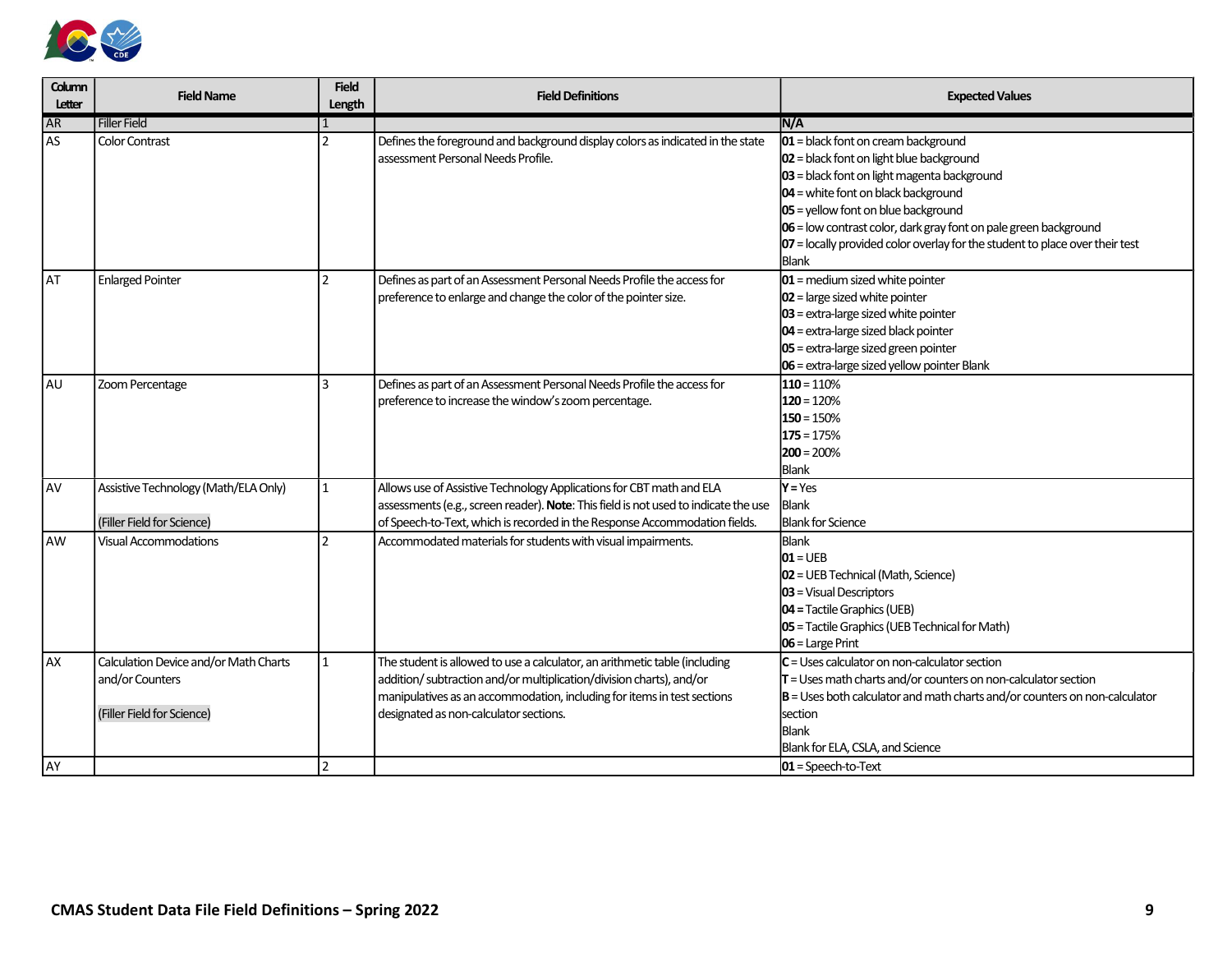

| Column<br>Letter | <b>Field Name</b>                                                                         | <b>Field</b><br>Length | <b>Field Definitions</b>                                                                                                                                                                                    | <b>Expected Values</b>                                                                                                                                                                                               |
|------------------|-------------------------------------------------------------------------------------------|------------------------|-------------------------------------------------------------------------------------------------------------------------------------------------------------------------------------------------------------|----------------------------------------------------------------------------------------------------------------------------------------------------------------------------------------------------------------------|
|                  | Response Accommodation for ELA/CSLA<br>Constructed Response<br>(Filler Field for Science) |                        | Student's response captured by an external speech-to-text device, external AT<br>device, Human Scribe or Signer for Constructed Response item types.                                                        | $02 =$ Scribe<br>$03$ = Signer<br>04 = External AT Device<br><b>Blank</b><br><b>Blank for Math and Science</b>                                                                                                       |
| <b>AZ</b>        | Response Accommodations for ELA/CSLA<br>Selected Response<br>(Filler Field for Science)   | 2                      | Student's response captured by an external speech-to-text device, external AT<br>device, scribe or signer for Selected Response or Technology Enhanced items<br>types.                                      | $01 =$ Speech-to-Text<br>$102 =$ Scribe<br>$03 =$ Signer<br><b>04</b> = External AT Device<br><b>Blank</b><br><b>Blank for Math and Science</b>                                                                      |
| <b>BA</b>        | Response Accommodation for Math,<br>Science                                               | $\overline{2}$         | Student's response captured by an external speech-to-text device, external AT<br>device, scribe or signer.                                                                                                  | $01 =$ Speech-to-Text<br>$02 =$ Scribe<br>$03 =$ Signer<br><b>04</b> = External AT Device<br><b>Blank</b><br>Blank for ELA and CSLA                                                                                  |
| l BB             | <b>Word Prediction</b>                                                                    | 1                      | The student uses a word prediction external device that provides a bank of<br>frequently- or recently-used words as a result of the student entering the first<br>few letters of a word.                    | $Y = Yes$<br><b>Blank</b>                                                                                                                                                                                            |
| <b>BC</b>        | Administration Directions Read Aloud<br>Clarified in Student's Native Language            | 3                      | Test directions read aloud, and repeated as needed, in the student's native<br>language by the test administrator.                                                                                          | <b>SPA</b> = Spanish<br>HT = Translator<br>Blank                                                                                                                                                                     |
| <b>BD</b>        | Non-English Response                                                                      | $\overline{2}$         | The student responded in their native language. No transcription required for<br>Spanish responses.<br>Note: Requires translation if responses are provided in a language other than<br>English or Spanish. | $01 =$ Spanish – Written<br>$ 02 $ = Spanish – Oral (Scribe Only)<br>$ 03 $ = Lang other than Eng/Spa – Written (Transcription)<br>$ 04$ = Lang other than Eng/Spa – Oral (Scribe and Transcription)<br><b>Blank</b> |
| <b>BE</b>        | Spanish Transadaptation of the Assessment 3<br>(TTS not included)                         |                        | Student assigned to/provided the Spanish form of the assessment.                                                                                                                                            | <b>SPA</b> = Spanish<br>Blank                                                                                                                                                                                        |
| <b>BF</b>        | Word-to-Word Dictionary (English/Native<br>Language)                                      | $\mathbf{1}$           | The student uses a published word-to-word hand-held dictionary.                                                                                                                                             | $Y = Yes$<br><b>Blank</b>                                                                                                                                                                                            |
| <b>BG</b>        | Auditory Presentation: Text-to-Speech<br>(English and Spanish)                            | $\overline{2}$         | The online form of the assessment with embedded auditory presentation. On-<br>screen text read aloud to the student by means of embedded audio software.                                                    | 01 = English Text-to-Speech for ELA<br>02 = English Text-to-Speech for non-ELA subjects (Math and Science)<br>03 = Spanish Text-to-Speech for non-ELA subjects (Math and Science)<br><b>Blank</b>                    |
| <b>BH</b>        | Auditory/Signed Presentation: Script                                                      | $\overline{2}$         | The test administrator read aloud or signed the test to the student.                                                                                                                                        | 01 = Signer/Lang Other than Eng/Spa<br>$02$ = Oral Script<br><b>Blank</b>                                                                                                                                            |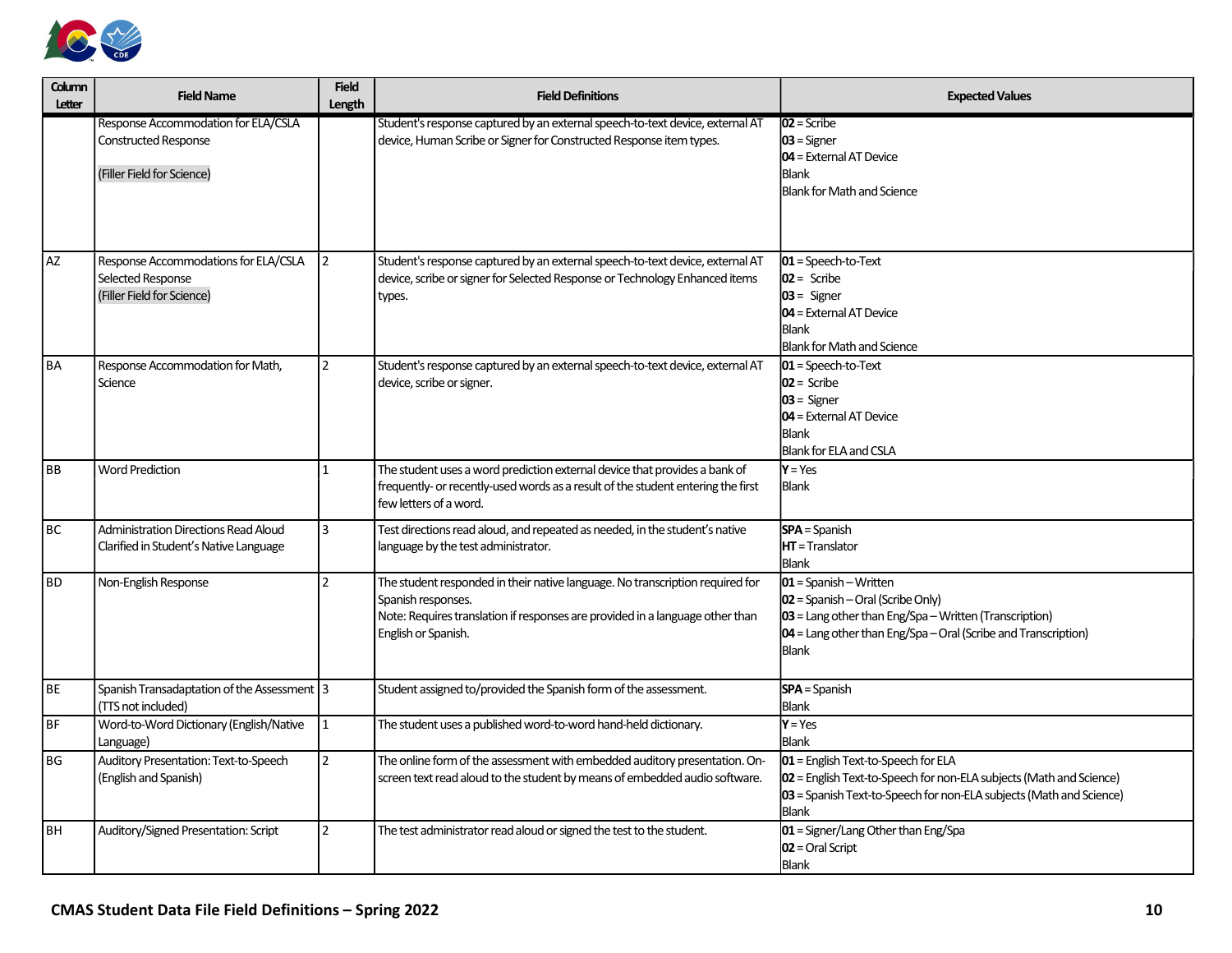

| Column<br>Letter | <b>Field Name</b>                 | <b>Field</b><br>Length | <b>Field Definitions</b>                                                                                     | <b>Expected Values</b>                                                                |
|------------------|-----------------------------------|------------------------|--------------------------------------------------------------------------------------------------------------|---------------------------------------------------------------------------------------|
| BI               | Unique Accommodation              | 1                      | An accommodation required for a student with a disability that should only be                                | $Y = Yes$                                                                             |
|                  |                                   |                        | provided if the Unique Accommodation Request is approved by CDE.                                             | Blank                                                                                 |
|                  | (Filler Field for Science)        |                        |                                                                                                              | <b>Blank for Science</b>                                                              |
| <b>BJ</b>        | <b>Emergency Accommodation</b>    | 2                      | An emergency accommodation for a student who incurred a temporary                                            | $01 =$ Scribe<br>$99 = Other$                                                         |
|                  |                                   |                        | disabling condition that interfered with test performance shortly before or<br>during the assessment window. | <b>Blank</b>                                                                          |
| <b>BK</b>        | <b>Extended Time</b>              | 6                      | Extended time provided to the student.                                                                       | <b>EL</b> = Student qualifies for extended time based on an EL plan                   |
|                  |                                   |                        |                                                                                                              | <b>IEP504</b> = Student qualifies for extended time based on an IEP or 504 plan       |
|                  |                                   |                        |                                                                                                              | Both = Student qualifies for extended time based on an EL plan and an IEP or 504      |
|                  |                                   |                        |                                                                                                              | plan                                                                                  |
|                  |                                   |                        |                                                                                                              | Blank                                                                                 |
| <b>BL</b>        | <b>Student Test UUID</b>          | 36                     | System generated unique identifier assigned to the student test                                              | A-Z                                                                                   |
|                  |                                   |                        |                                                                                                              | $0-9$                                                                                 |
|                  |                                   |                        |                                                                                                              |                                                                                       |
|                  |                                   |                        |                                                                                                              | Blank                                                                                 |
| <b>BM</b>        | Form ID                           | 50                     | Unique form group identifier assigned to the battery collection of                                           | A-Z                                                                                   |
|                  |                                   |                        | forms.                                                                                                       | $0 - 9$                                                                               |
|                  |                                   | 7                      |                                                                                                              | <b>Blank</b><br>Assign = Student test assigned and all units are in an assign status. |
| <b>BN</b>        | Test Status                       |                        |                                                                                                              | Attempt = Student Test assigned and all units are in a complete status.               |
| <b>BO</b>        | <b>Total Test Items</b>           | 3                      | Total number of questions/items on an administered test. Only                                                | $0-9$                                                                                 |
|                  |                                   |                        | displayed if Test Attemptedness Flag is not blank.                                                           | <b>Blank</b>                                                                          |
| <b>BP</b>        | <b>Test Attemptedness Flag</b>    | $\mathbf{1}$           | Flag indicating the test met test attempt criteria.                                                          | $Y = Test$ attempt processed and met test attempt criteria                            |
|                  |                                   |                        |                                                                                                              | $N$ = Test attempt processed and did NOT meet test attempt criteria                   |
| <b>BQ</b>        | <b>Total Test Items Attempted</b> | 3                      | Total number of items attempted on the test. Only displayed if Test                                          | $0-9$                                                                                 |
|                  |                                   |                        | Attemptedness Flag is not blank.                                                                             | Blank                                                                                 |
| <b>BR</b>        | Student Unit 1 Test UUID          | 36                     | System generated unique identifier assigned to the student test unit                                         | A-Z                                                                                   |
|                  |                                   |                        |                                                                                                              | $0 - 9$                                                                               |
|                  |                                   |                        |                                                                                                              | Blank                                                                                 |
| <b>BS</b>        | Unit 1 Form ID                    | 20                     | Form assigned                                                                                                | A-Z                                                                                   |
|                  |                                   |                        |                                                                                                              | $0 - 9$                                                                               |
|                  |                                   |                        |                                                                                                              | Blank                                                                                 |
| <b>BT</b>        | Unit 1 Total Test Items           | $\overline{2}$         | Total number of items on an online test attempt within unit 1                                                | $0-9$                                                                                 |
|                  |                                   |                        |                                                                                                              | Blank                                                                                 |
| <b>BU</b>        | Unit 1 Number Of Attempted Items  | $\overline{2}$         | Total number of items on an online test attempt within unit 1 that                                           | $0 - 9$                                                                               |
|                  |                                   |                        | were attempted                                                                                               | Blank                                                                                 |
| <b>BV</b>        | Student Unit 2 Test UUID          | 36                     | System generated unique identifier assigned to the student test unit                                         | A-Z<br>$0 - 9$                                                                        |
|                  |                                   |                        |                                                                                                              | Blank                                                                                 |
| <b>BW</b>        | Unit 2 Form ID                    | 20                     | Form assigned                                                                                                | A-Z                                                                                   |
|                  |                                   |                        |                                                                                                              | $0 - 9$                                                                               |
|                  |                                   |                        |                                                                                                              | Blank                                                                                 |
| BX               | Unit 2 Total Test Items           | $\overline{2}$         | Total number of items on an online test attempt within unit 2                                                | $0 - 9$                                                                               |
|                  |                                   |                        |                                                                                                              | <b>Blank</b>                                                                          |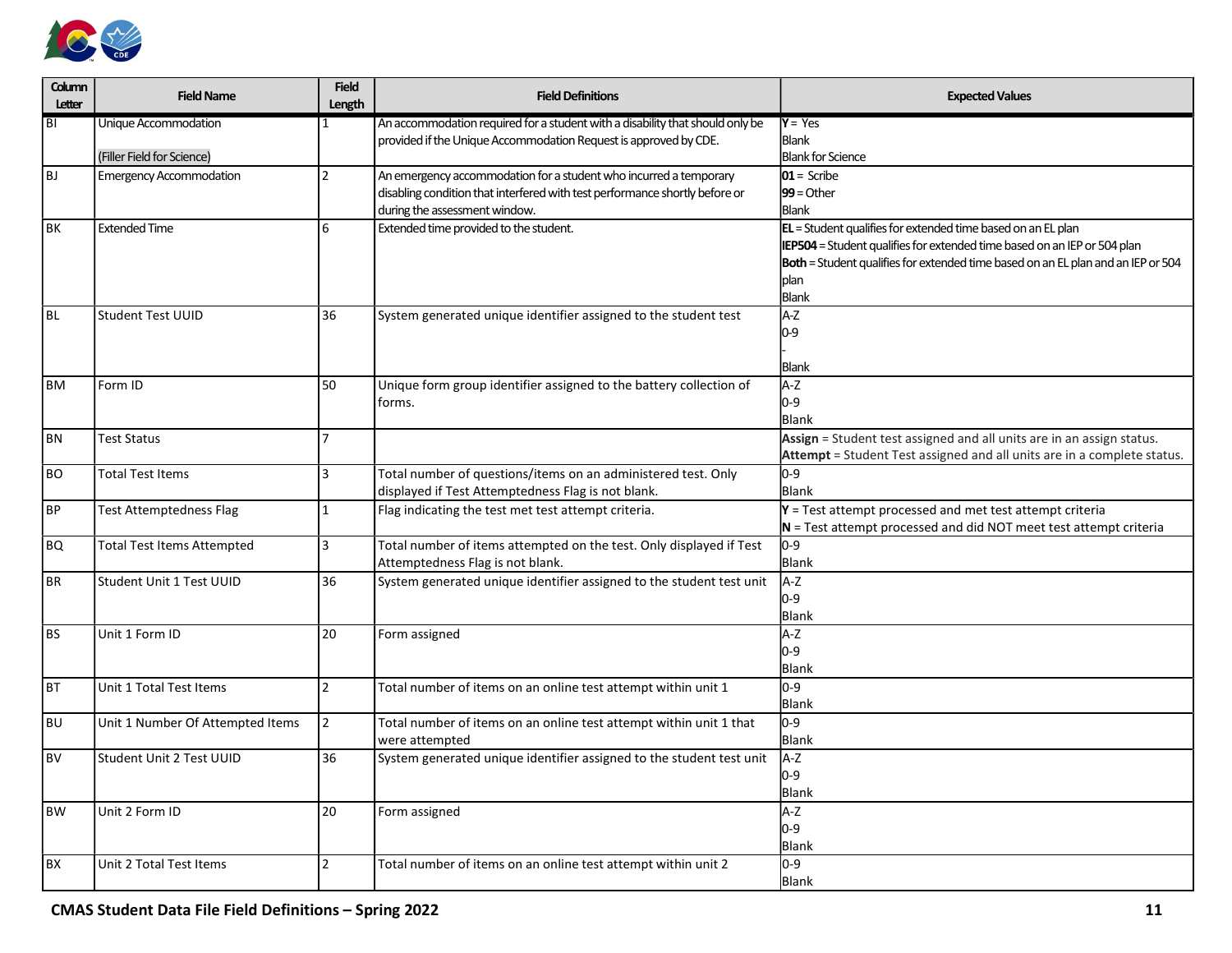

| Column<br>Letter | <b>Field Name</b>                | <b>Field</b><br>Length | <b>Field Definitions</b>                                                             | <b>Expected Values</b>                                                                                                                                                                                                                                                                                                                                                                                               |
|------------------|----------------------------------|------------------------|--------------------------------------------------------------------------------------|----------------------------------------------------------------------------------------------------------------------------------------------------------------------------------------------------------------------------------------------------------------------------------------------------------------------------------------------------------------------------------------------------------------------|
| BY               | Unit 2 Number Of Attempted Items | 12                     | Total number of items on an online test attempt within unit 2 that<br>were attempted | 0-9<br>Blank                                                                                                                                                                                                                                                                                                                                                                                                         |
| BZ               | Student Unit 3 Test UUID         | 36                     | System generated unique identifier assigned to the student test unit                 | A-Z<br>$0-9$<br>Blank                                                                                                                                                                                                                                                                                                                                                                                                |
| CA               | Unit 3 Form ID                   | 20                     | Form assigned                                                                        | A-Z<br>$0-9$<br>Blank                                                                                                                                                                                                                                                                                                                                                                                                |
| <b>CB</b>        | Unit 3 Total Test Items          | $\overline{2}$         | Total number of items on an online test attempt within unit 3                        | $0-9$<br>Blank                                                                                                                                                                                                                                                                                                                                                                                                       |
| l CC             | Unit 3 Number Of Attempted Items | <u> 2</u>              | Total number of items on an online test attempt within unit 3 that<br>were attempted | $0-9$<br><b>Blank</b>                                                                                                                                                                                                                                                                                                                                                                                                |
| <b>CD</b>        | Not Tested Code                  | $\vert$ 1              | Flag for Not Tested Reason.                                                          | Blank                                                                                                                                                                                                                                                                                                                                                                                                                |
| CE               | Not Tested Reason                | $\overline{2}$         | Reason associated with the Not Tested Code.                                          | $00 =$ Absent<br>01 = Took Other Assessment OR Duplicate Registration/Attempt<br>02 = First Year in U.S. English Learner<br>03 = Withdrew Before/During Testing<br>$104$ = Student Test Refusal<br>$05$ = State Use Only 05<br>$106$ = Misadministration<br>$07$ = Medical Exemption<br><b>08</b> = Part Time Public and Part Time Home School Student<br>$109$ = Parent Excuse<br>$10 =$ State Use Only 10<br>Blank |
| <b>CF</b>        | Void Score Code                  | $\vert$ 1              | Flag for voiding the test attempt score.                                             | <b>Blank</b>                                                                                                                                                                                                                                                                                                                                                                                                         |
| CG               | Void Score Reason                | $\overline{2}$         | Reason associated with the Void Test Score Code.                                     | 01 = Took Other Assessment OR Duplicate Registration/Attempt<br>02 = Interrupted and Not Completed<br>03 = Withdrew Before/During Testing<br>$04$ = Student Test Refusal<br>05 = Non-approved Accommodation<br>06 = Misadministration<br>07 = Medical Exemption<br>08 = Part Time Public and Part Time Home School Student<br>09 = Parent Excuse<br>10 = State Use Only 10<br><b>Blank</b>                           |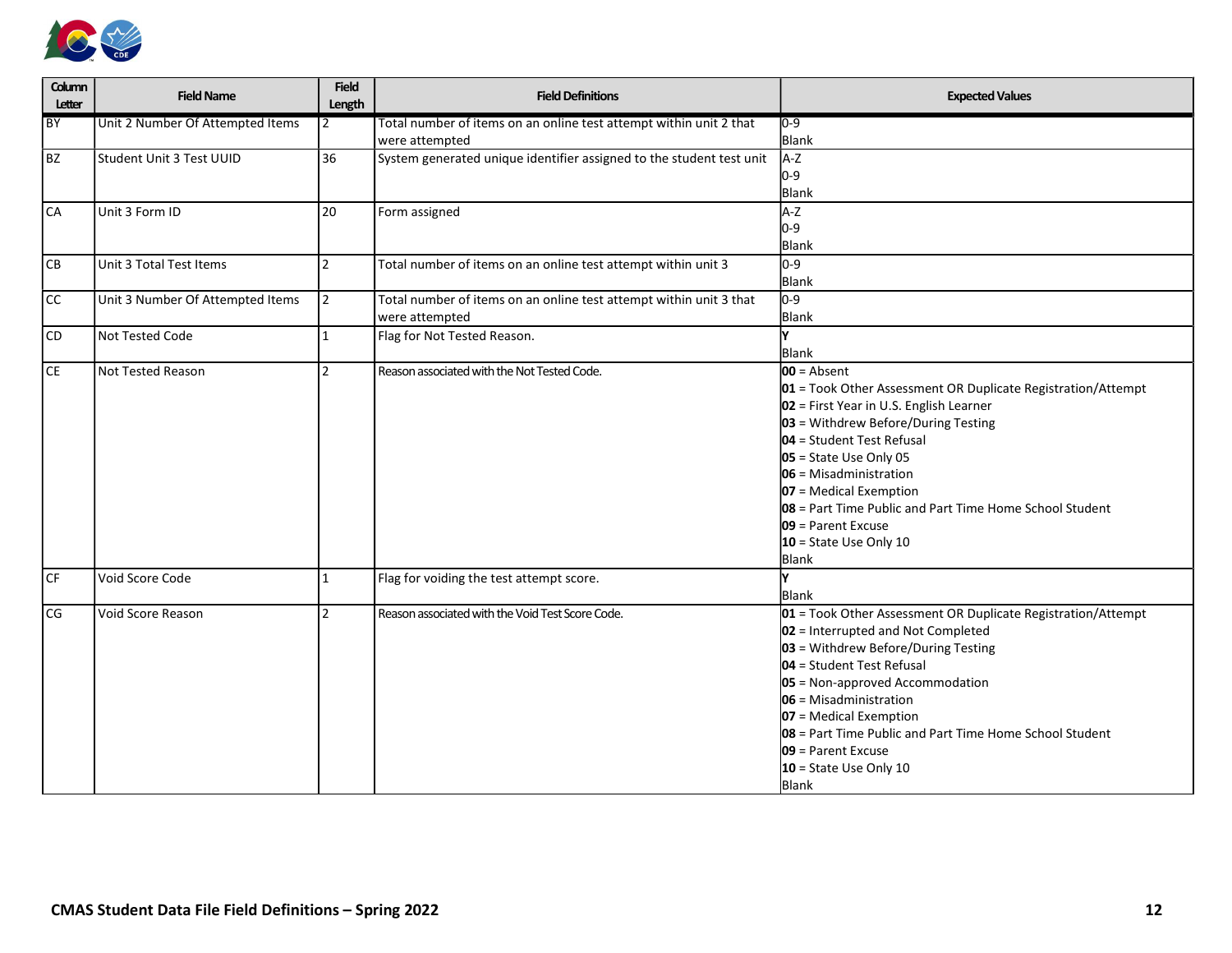

| Column<br>Letter | <b>Field Name</b>                | <b>Field</b><br>Length | <b>Field Definitions</b>                                                                        | <b>Expected Values</b>                                                                                                                                                                                                                                                                                                                                                                                                                                                                                                                                                                                                                                                                                                                                                                   |
|------------------|----------------------------------|------------------------|-------------------------------------------------------------------------------------------------|------------------------------------------------------------------------------------------------------------------------------------------------------------------------------------------------------------------------------------------------------------------------------------------------------------------------------------------------------------------------------------------------------------------------------------------------------------------------------------------------------------------------------------------------------------------------------------------------------------------------------------------------------------------------------------------------------------------------------------------------------------------------------------------|
| <b>ICH</b>       | <b>Calculated Invalidation</b>   | 30                     | Automatically populated based on Not Tested, Void Test Score, and Report<br>Suppression fields. | <b>Absent</b><br><b>Other Assessment OR Duplicate</b><br>1st Year in US English Learner<br>Interrupted and Not Completed<br><b>Withdrew Before/During Testing</b><br><b>Student Test Refusal</b><br>State Use Only 05<br>State Use Only 10<br>Non-approved Accommodation<br>Misadministration<br><b>Medical Exemption</b><br>Part Time Public/Home School<br><b>Parent Excuse</b><br><b>Valid Score</b><br><b>Not Attempted</b><br>Blank                                                                                                                                                                                                                                                                                                                                                 |
| l CI             | <b>Report Suppression Code</b>   | $\mathcal{P}$          | If Report Suppression Action is non-blank then Report Suppression<br>Code must be non-blank.    | $101$ = Home School Student<br>03 = Off Grade Tester/State Use<br>$106$ = Misadministration<br>Blank                                                                                                                                                                                                                                                                                                                                                                                                                                                                                                                                                                                                                                                                                     |
| CJ               | <b>Report Suppression Action</b> | $\mathfrak{p}$         | Description of the reporting action associated with the Report<br>Suppression Code.             | $ 02 $ = The student record receives a Student Performance Report (SPR)<br>and the student record is included on the Roster Report. Excluded from<br>all Aggregated Reports (Growth and Performance views for School,<br>District, State).<br>04 = The student record receives a Student Performance Report (SPR)<br>with a summative score and the student record is included on the<br>Roster Report with a summative score. The student is excluded from all<br>Aggregate reports (Performance views for School, State, District).<br>05 = The student record only receives a Student Performance Report<br>(SPR). The student record is excluded from the Roster Report and all<br>Aggregated Reports (Growth and Performance views for School,<br>District, State).<br><b>Blank</b> |
| CK               | Unit1 Test Start Date Time       | 19                     |                                                                                                 | YYYY-MM-DD HH:MM:SS<br>Blank                                                                                                                                                                                                                                                                                                                                                                                                                                                                                                                                                                                                                                                                                                                                                             |
| cl               | Unit 1 Test End Date Time        | 19                     |                                                                                                 | YYYY-MM-DD HH:MM:SS<br>Blank                                                                                                                                                                                                                                                                                                                                                                                                                                                                                                                                                                                                                                                                                                                                                             |
| <b>CM</b>        | Unit2 Test Start Date Time       | 19                     |                                                                                                 | YYYY-MM-DD HH:MM:SS<br><b>Blank</b>                                                                                                                                                                                                                                                                                                                                                                                                                                                                                                                                                                                                                                                                                                                                                      |
| CN               | Unit 2 Test End Date Time        | 19                     |                                                                                                 | YYYY-MM-DD HH:MM:SS<br>Blank                                                                                                                                                                                                                                                                                                                                                                                                                                                                                                                                                                                                                                                                                                                                                             |
| co               | Unit3 Test Start Date Time       | 19                     |                                                                                                 | YYYY-MM-DD HH:MM:SS<br>Blank                                                                                                                                                                                                                                                                                                                                                                                                                                                                                                                                                                                                                                                                                                                                                             |
| CP               | Unit 3 Test End Date Time        | 19                     |                                                                                                 | YYYY-MM-DD HH:MM:SS<br>Blank                                                                                                                                                                                                                                                                                                                                                                                                                                                                                                                                                                                                                                                                                                                                                             |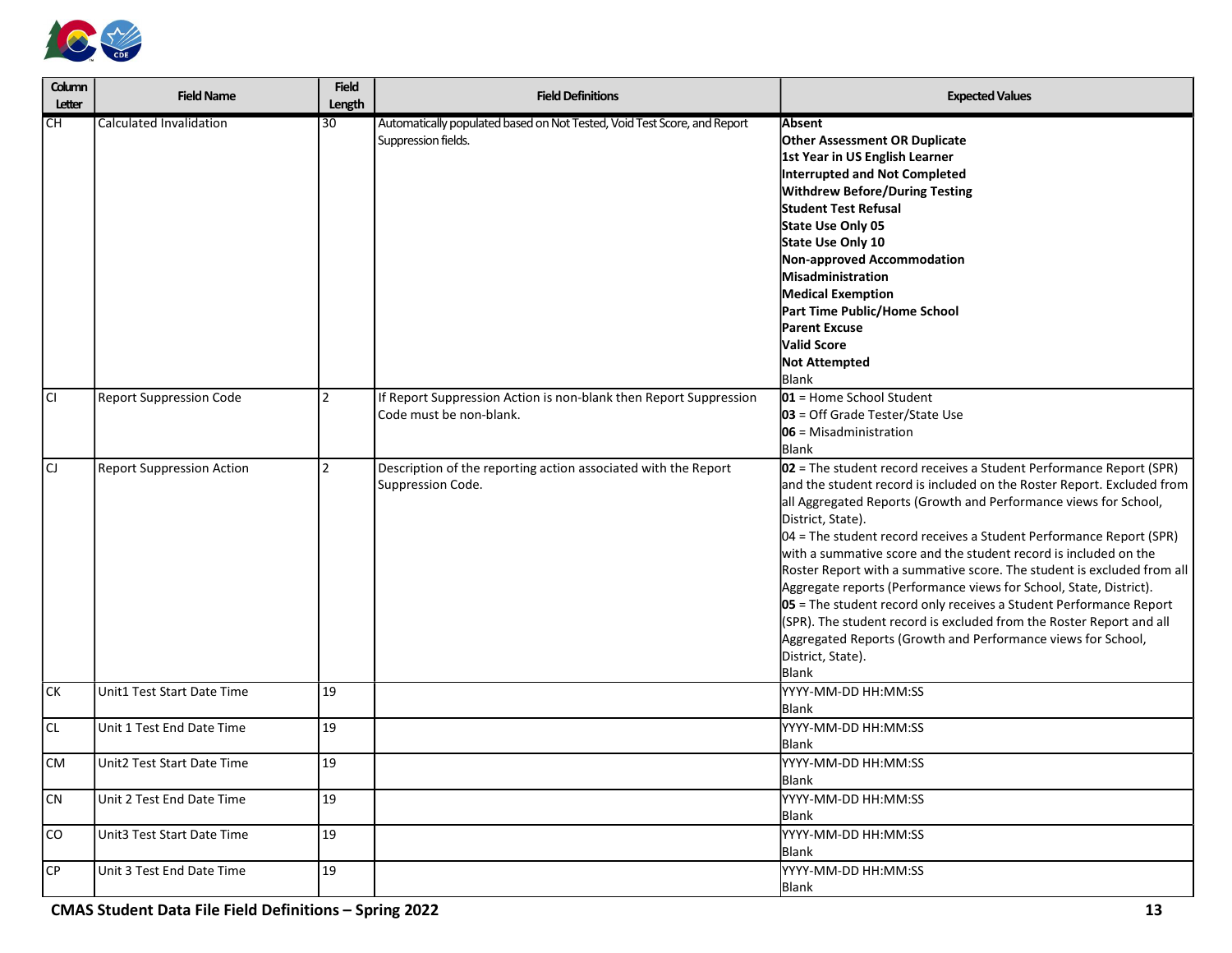

| Column<br>Letter | <b>Field Name</b>            | Field<br>Length | <b>Field Definitions</b>                                       | <b>Expected Values</b>                         |
|------------------|------------------------------|-----------------|----------------------------------------------------------------|------------------------------------------------|
| CQ               | <b>Assessment Year</b>       | 9               |                                                                | 2021-2022                                      |
| <b>CR</b>        | Subject                      | 35              | Derived based on test code and used in the text of the SPR and | English Language Arts/Literacy                 |
|                  |                              |                 | aggregation based on subject.                                  | Mathematics                                    |
|                  |                              |                 |                                                                | Spanish Language Arts/Literacy                 |
|                  |                              |                 |                                                                | Science                                        |
| cs               | Federal Race Ethnicity       | $\vert$ 2       |                                                                | 01 = American Indian or Alaska Native          |
|                  |                              |                 |                                                                | $02 = Asian$                                   |
|                  |                              |                 |                                                                | 03 = Black or African American                 |
|                  |                              |                 |                                                                | $04$ = Hispanic or Latino                      |
|                  |                              |                 |                                                                | $\overline{\text{05}}$ = White                 |
|                  |                              |                 |                                                                | 06 = Native Hawaiian or other Pacific Islander |
|                  |                              |                 |                                                                | $07 = Two or more races$                       |
|                  |                              |                 |                                                                | 00 = Could not resolve                         |
| CT               | <b>Testing District Name</b> | 60              |                                                                | $A-Z$                                          |
|                  |                              |                 |                                                                | $0-9$                                          |
|                  |                              |                 |                                                                |                                                |
|                  |                              |                 |                                                                |                                                |
|                  |                              |                 |                                                                | (Standard Apostrophe)                          |
|                  |                              |                 |                                                                |                                                |
|                  |                              |                 |                                                                |                                                |
|                  |                              |                 |                                                                |                                                |
|                  |                              |                 |                                                                |                                                |
|                  |                              |                 |                                                                |                                                |
|                  |                              |                 |                                                                |                                                |
|                  |                              |                 |                                                                | Embedded spaces                                |
|                  |                              |                 |                                                                | Blank                                          |
| CU               | <b>Testing School Name</b>   | 60              |                                                                | $A-Z$                                          |
|                  |                              |                 |                                                                | $0 - 9$                                        |
|                  |                              |                 |                                                                |                                                |
|                  |                              |                 |                                                                |                                                |
|                  |                              |                 |                                                                | (Standard Apostrophe)                          |
|                  |                              |                 |                                                                |                                                |
|                  |                              |                 |                                                                |                                                |
|                  |                              |                 |                                                                |                                                |
|                  |                              |                 |                                                                |                                                |
|                  |                              |                 |                                                                |                                                |
|                  |                              |                 |                                                                |                                                |
|                  |                              |                 |                                                                | <b>Embedded spaces</b>                         |
|                  |                              |                 |                                                                | <b>Blank</b>                                   |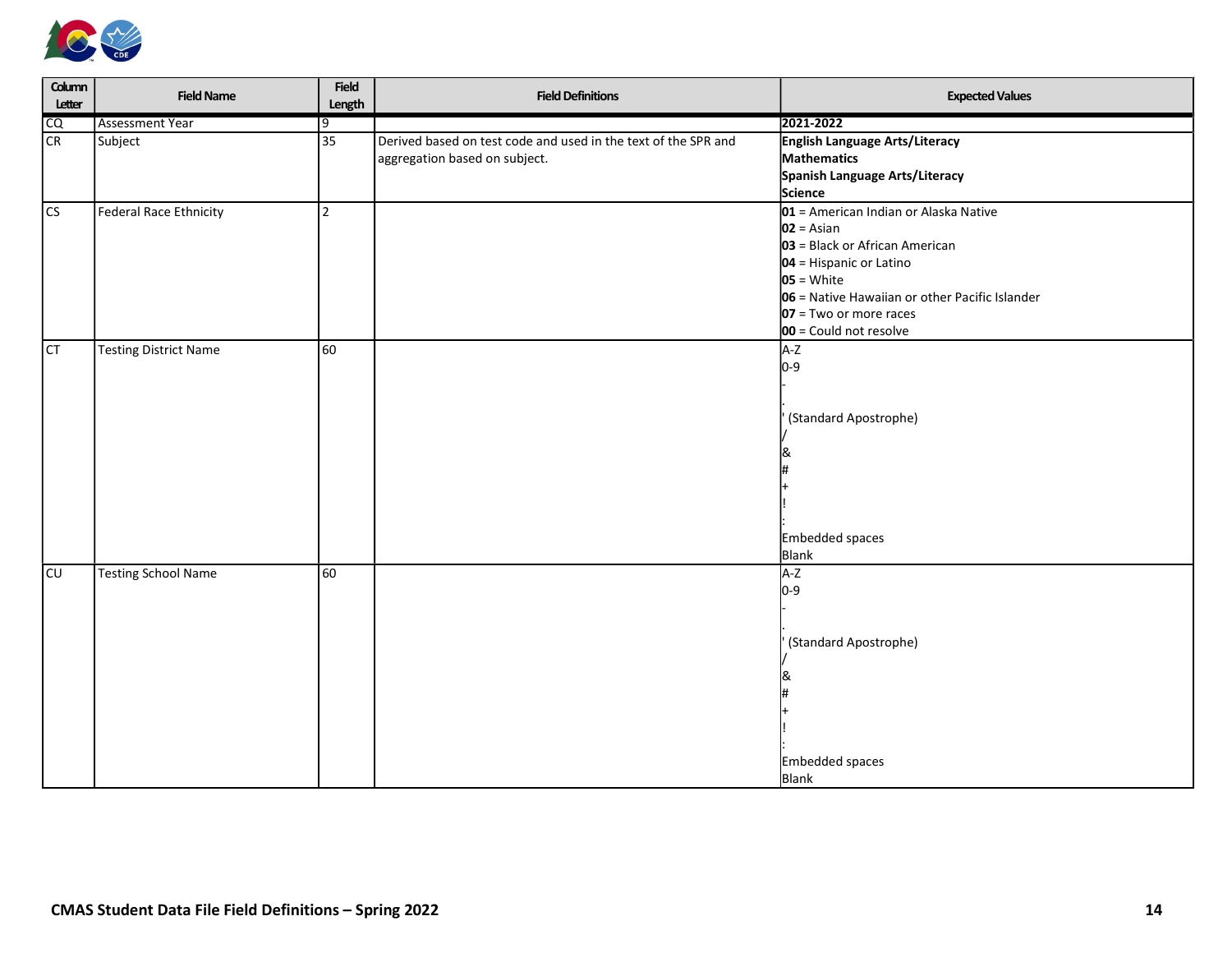

| Column<br>Letter | <b>Field Name</b>          | Field<br>Length | <b>Field Definitions</b>                                            | <b>Expected Values</b>   |
|------------------|----------------------------|-----------------|---------------------------------------------------------------------|--------------------------|
| CV               | Responsible District Name  | 60              |                                                                     | A-Z                      |
|                  |                            |                 |                                                                     | $0-9$                    |
|                  |                            |                 |                                                                     |                          |
|                  |                            |                 |                                                                     | (Standard Apostrophe)    |
|                  |                            |                 |                                                                     |                          |
|                  |                            |                 |                                                                     | ୪⊾                       |
|                  |                            |                 |                                                                     |                          |
|                  |                            |                 |                                                                     |                          |
|                  |                            |                 |                                                                     |                          |
|                  |                            |                 |                                                                     |                          |
|                  |                            |                 |                                                                     | Embedded spaces<br>Blank |
| $\mathsf{cw}$    | Responsible School Name    | 60              |                                                                     | A-Z                      |
|                  |                            |                 |                                                                     | $0-9$                    |
|                  |                            |                 |                                                                     |                          |
|                  |                            |                 |                                                                     |                          |
|                  |                            |                 |                                                                     | (Standard Apostrophe)    |
|                  |                            |                 |                                                                     |                          |
|                  |                            |                 |                                                                     |                          |
|                  |                            |                 |                                                                     |                          |
|                  |                            |                 |                                                                     |                          |
|                  |                            |                 |                                                                     |                          |
|                  |                            |                 |                                                                     | Embedded spaces          |
|                  |                            |                 |                                                                     | Blank                    |
| <b>CX</b>        | Filler Field               | 3               |                                                                     | N/A                      |
| CY               | Filler Field               | $ 3\rangle$     |                                                                     | N/A                      |
| cz               | Filler Field               | $\vert$ 3       |                                                                     | N/A                      |
| DA               | Filler Field               | <sub>3</sub>    |                                                                     | N/A                      |
| DB               | Filler Field               | $ 10\rangle$    |                                                                     | N/A                      |
| $\overline{bc}$  | Scale Score                | 3               | Scale Score at the overall test level                               | $0 - 9$                  |
|                  |                            |                 | Math/ELA/CSLA Scale: 250-850                                        | Blank                    |
|                  | (Filler Field for Science) |                 |                                                                     |                          |
| <b>DD</b>        | Scale Score CSEM           | 3               | Conditional Standard Error of Measurement at the overall test level | $0 - 9$                  |
|                  |                            |                 |                                                                     |                          |
|                  | (Filler Field for Science) |                 |                                                                     | <b>Blank</b>             |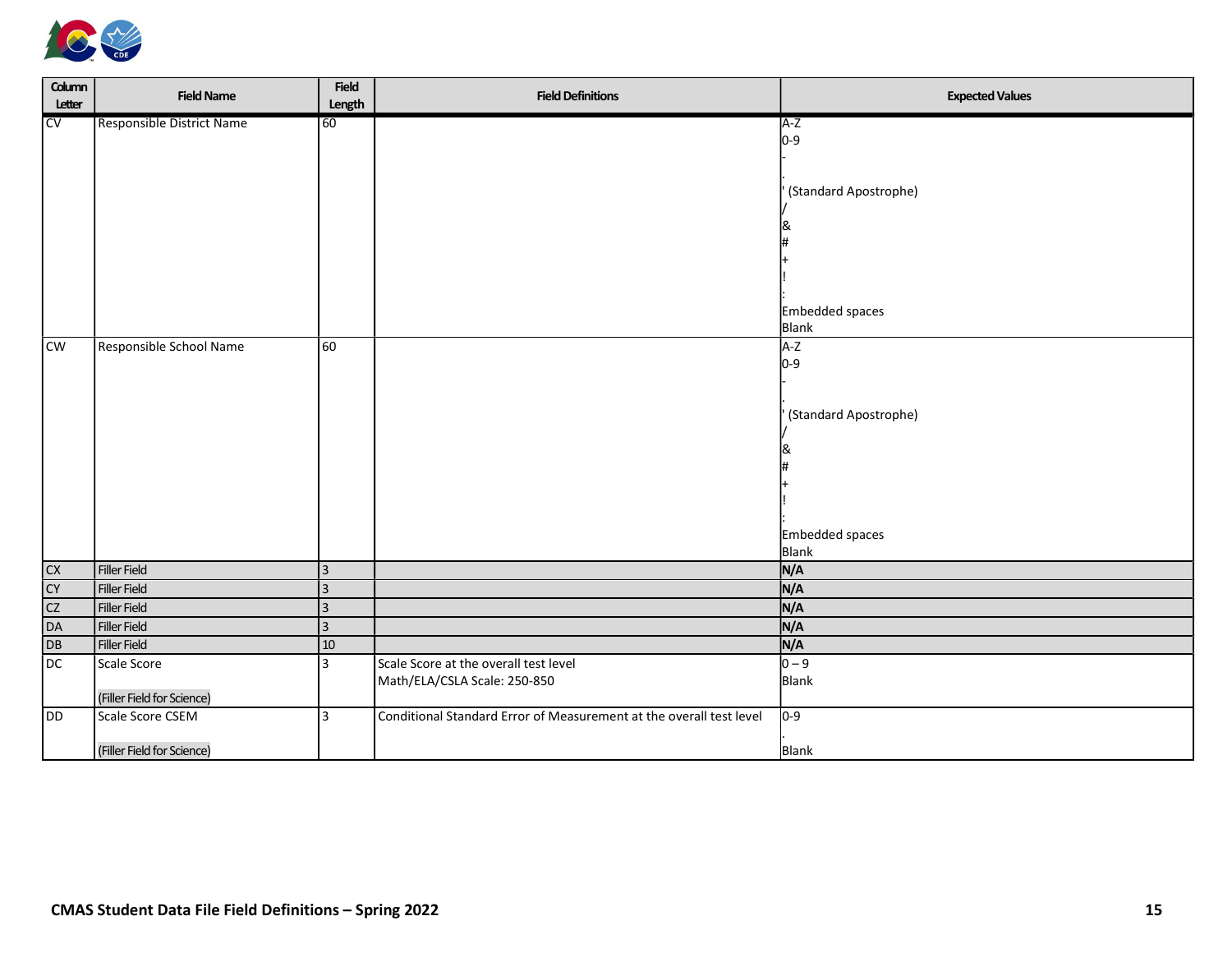

| Column<br>Letter | <b>Field Name</b>          | <b>Field</b><br>Length | <b>Field Definitions</b>                                                                                                                                                                          | <b>Expected Values</b>                                    |
|------------------|----------------------------|------------------------|---------------------------------------------------------------------------------------------------------------------------------------------------------------------------------------------------|-----------------------------------------------------------|
| <b>IDE</b>       | Performance Level          |                        | Performance level at the overall test level                                                                                                                                                       | 11-5<br><b>Blank = Test did not receive a valid score</b> |
|                  | (Filler Field for Science) |                        | Math/ELA/CSLA<br>Level 1: Did not yet meet expectations<br>Level 2: Partially met expectations<br>Level 3: Approached expectations<br>Level 4: Met expectations<br>Level 5: Exceeded expectations |                                                           |
| l DF             | Percentile Rank            |                        | Overall percentile rank of student in the state                                                                                                                                                   | $10 - 9$<br>Blank                                         |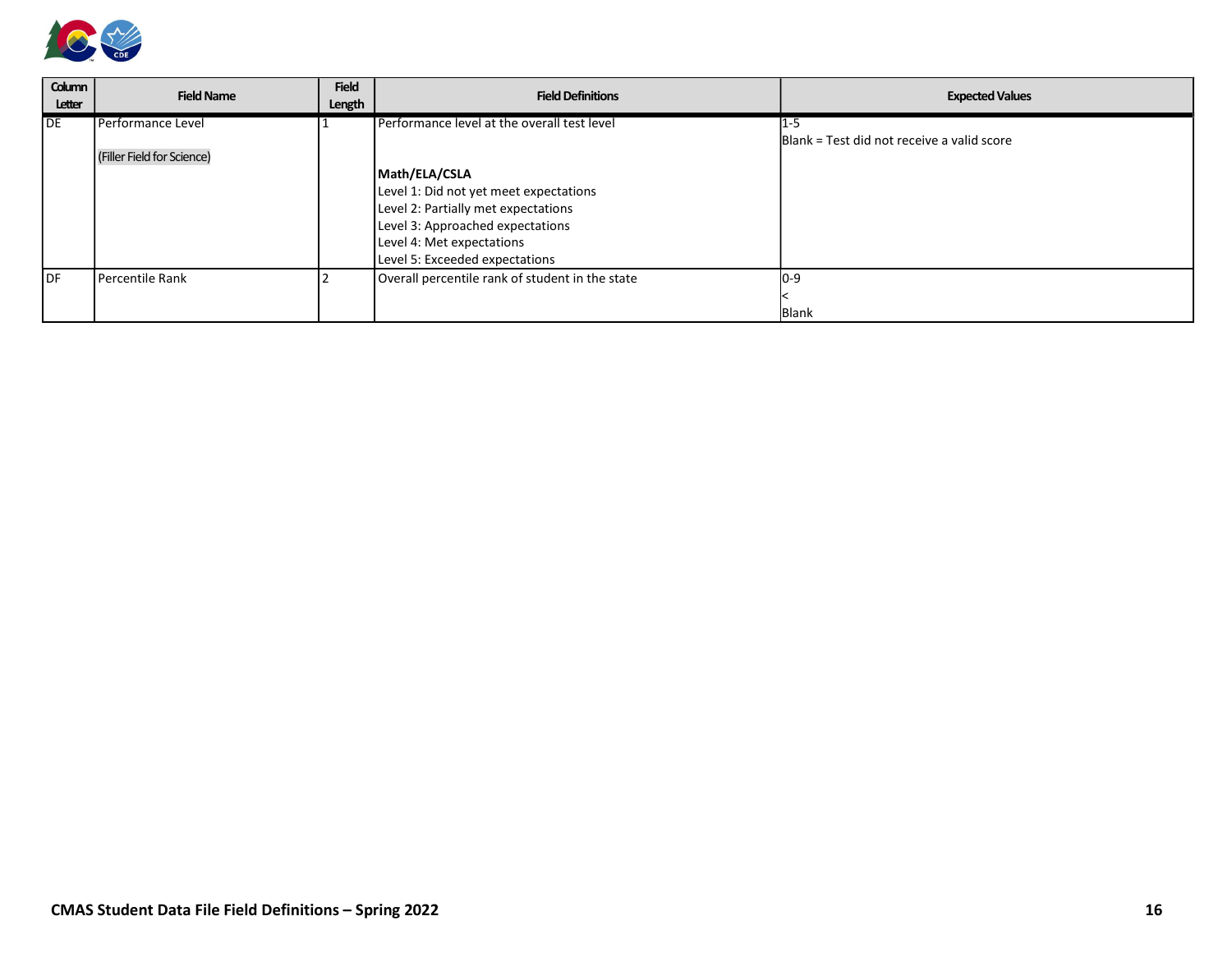

|                  | Math and ELA/CSLA Fields             |                        |                                                                |                        |  |  |
|------------------|--------------------------------------|------------------------|----------------------------------------------------------------|------------------------|--|--|
| Column<br>Letter | <b>Field Name</b>                    | <b>Field</b><br>Length | <b>Field Definitions</b>                                       | <b>Expected Values</b> |  |  |
| DG               | <b>Test Reading Scale Score</b>      | $\overline{3}$         | Scale: 110-190                                                 | $0-9$                  |  |  |
|                  |                                      |                        |                                                                | <b>Blank</b>           |  |  |
| DH               | <b>Test Reading Scale Score CSEM</b> | $\vert$ 3              |                                                                | $0-9$                  |  |  |
|                  |                                      |                        |                                                                |                        |  |  |
|                  |                                      |                        |                                                                | <b>Blank</b>           |  |  |
| DI               | <b>Test Writing Raw Score</b>        | l3                     |                                                                | $0-9$                  |  |  |
|                  |                                      |                        |                                                                | Blank                  |  |  |
| DJ               | <b>Test Writing Points Possible</b>  | <sub>3</sub>           |                                                                | $0-9$                  |  |  |
|                  |                                      |                        |                                                                | <b>Blank</b>           |  |  |
| DK               | <b>Test Writing Percent Earned</b>   | <sub>3</sub>           |                                                                | $0 - 9$                |  |  |
|                  |                                      |                        |                                                                | <b>Blank</b>           |  |  |
| <b>DL</b>        | Subclaim 1 Raw Score                 | $\overline{3}$         | ELA Subclaim 1 = Reading-RL (Literary Text)                    | $0 - 9$                |  |  |
|                  |                                      |                        | Math Subclaim 1 = Major Content Subclaim A                     | Blank                  |  |  |
| <b>DM</b>        | Subclaim 1 Points Possible           | 3                      | ELA Subclaim 1 = Reading-RL (Literary Text)                    | $0-9$                  |  |  |
|                  |                                      |                        | Math Subclaim 1 = Major Content Subclaim A                     | Blank                  |  |  |
| DN               | Subclaim 1 Percent Earned            | 3                      | ELA Subclaim 1 = Reading-RL (Literary Text)                    | $0 - 9$                |  |  |
|                  |                                      |                        | Math Subclaim 1 = Major Content Subclaim A                     | Blank                  |  |  |
| DO               | Subclaim 2 Raw Score                 | 3                      | ELA Subclaim 2 = Reading-RI (Informational Text)               | $0 - 9$                |  |  |
|                  |                                      |                        | Math Subclaim 2 = Additional & Supporting Content Subclaim B   | Blank                  |  |  |
| DP               | Subclaim 2 Points Possible           | <sub>3</sub>           | ELA Subclaim 2 = Reading-RI (Informational Text)               | $0-9$                  |  |  |
|                  |                                      |                        | Math Subclaim 2 = Additional & Supporting Content Subclaim B   | Blank                  |  |  |
| DQ               | Subclaim 2 Percent Earned            | <sub>3</sub>           | ELA Subclaim 2 = Reading-RI (Informational Text)               | $0-9$                  |  |  |
|                  |                                      |                        | Math Subclaim 2 = Additional & Supporting Content Subclaim B   | Blank                  |  |  |
| DR               | Subclaim 3 Raw Score                 | 3                      | ELA Subclaim 3 = Reading-RV (Vocabulary)                       | $0 - 9$                |  |  |
|                  |                                      |                        | Math Subclaim 3 = Expressing Mathematical Reasoning Subclaim C | <b>Blank</b>           |  |  |
| <b>DS</b>        | Subclaim 3 Points Possible           | 3                      | ELA Subclaim 3 = Reading-RV (Vocabulary)                       | 0-9                    |  |  |
|                  |                                      |                        | Math Subclaim 3 = Expressing Mathematical Reasoning Subclaim C | <b>Blank</b>           |  |  |
| DT               | Subclaim 3 Percent Earned            | <sub>3</sub>           | ELA Subclaim 3 = Reading-RV (Vocabulary)                       | $0 - 9$                |  |  |
|                  |                                      |                        | Math Subclaim 3 = Expressing Mathematical Reasoning Subclaim C | Blank                  |  |  |
| <b>DU</b>        | Subclaim 4 Raw Score                 | 3                      | ELA Subclaim 4 = Writing-WE (Writing Expression)               | $0 - 9$                |  |  |
|                  |                                      |                        | Math Subclaim 4 = Modeling & Application Subclaim D            | Blank                  |  |  |
| <b>DV</b>        | Subclaim 4 Points Possible           | 3                      | ELA Subclaim 4 = Writing-WE (Writing Expression)               | 0-9                    |  |  |
|                  |                                      |                        | Math Subclaim 4 = Modeling & Application Subclaim D            | Blank                  |  |  |
| <b>DW</b>        | Subclaim 4 Percent Earned            | $\overline{3}$         | ELA Subclaim 4 = Writing-WE (Writing Expression)               | 0-9                    |  |  |
|                  |                                      |                        | Math Subclaim 4 = Modeling & Application Subclaim D            | Blank                  |  |  |
| <b>DX</b>        | <b>Filler Field</b>                  | $\vert$ 1              |                                                                | N/A                    |  |  |
| <b>DY</b>        | Subclaim 5 Raw Score                 | 3                      | ELA Subclaim 5 = Writing-WKL (Knowledge and use of Language    | $0 - 9$                |  |  |
|                  |                                      |                        | Conventions)                                                   | Blank                  |  |  |
| DZ.              | Subclaim 5 Points Possible           | 3                      | ELA Subclaim 5 = Writing-WKL (Knowledge and use of Language    | $0 - 9$                |  |  |
|                  |                                      |                        | Conventions)                                                   | <b>Blank</b>           |  |  |
| EA               | Subclaim 5 Percent Earned            | 3                      | ELA Subclaim 5 = Writing-WKL (Knowledge and use of Language    | $0 - 9$                |  |  |
|                  |                                      |                        | Conventions)                                                   | <b>Blank</b>           |  |  |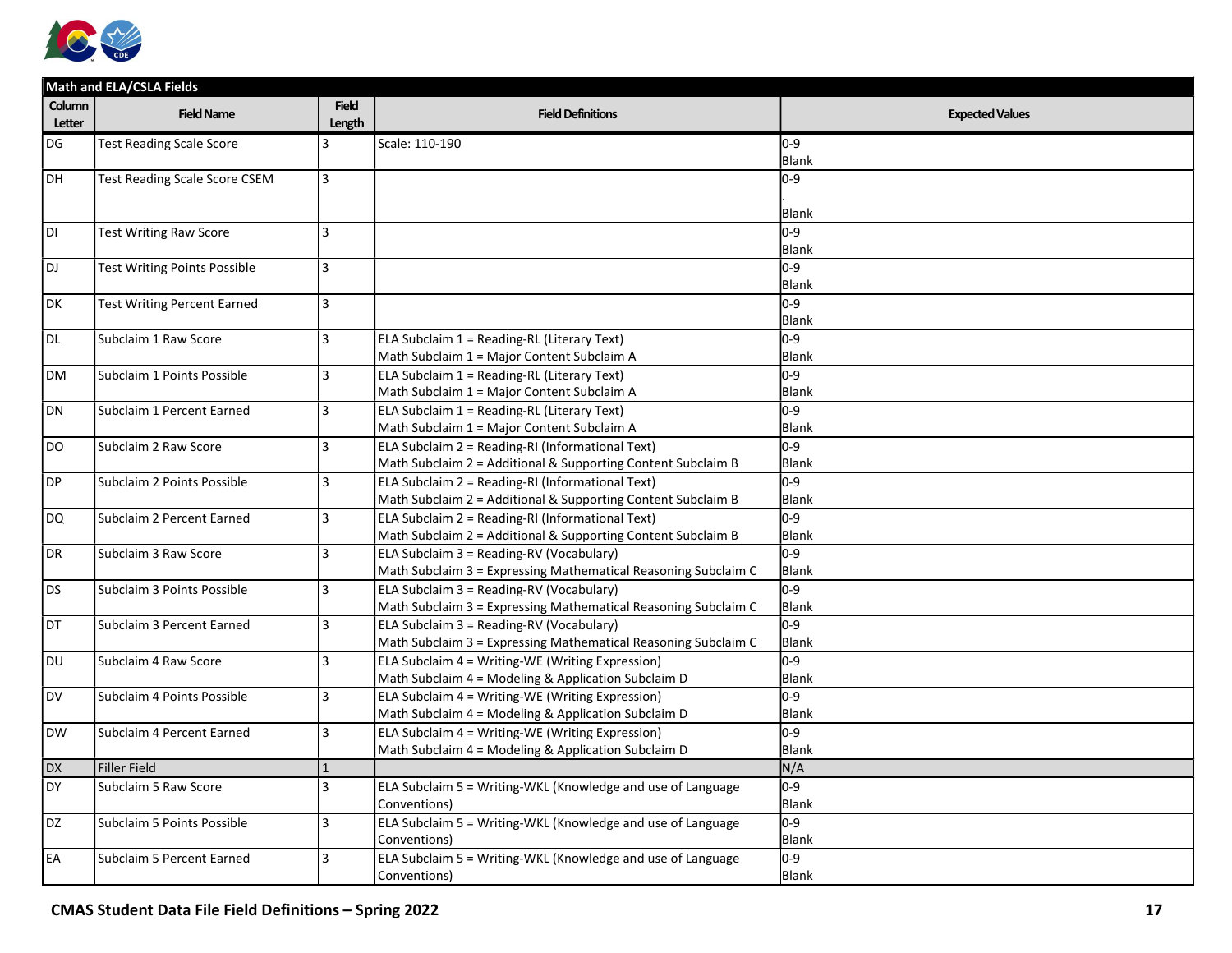

|                  | Math and ELA/CSLA Fields                       |                          |                                                            |                                                       |  |  |
|------------------|------------------------------------------------|--------------------------|------------------------------------------------------------|-------------------------------------------------------|--|--|
| Column<br>Letter | <b>Field Name</b>                              | <b>Field</b><br>Length   | <b>Field Definitions</b>                                   | <b>Expected Values</b>                                |  |  |
| EB               | Filler Field                                   | $\mathbf{1}$             |                                                            | N/A                                                   |  |  |
| EC               | Filler Field                                   | $\mathbf{1}$             |                                                            | N/A                                                   |  |  |
| <b>ED</b>        | Filler Field                                   | $\overline{\phantom{a}}$ |                                                            | N/A                                                   |  |  |
| E                | Scored Item Response                           | 200                      | Scored Item Response                                       | Multiple choice scores:                               |  |  |
|                  |                                                |                          |                                                            | $0 =$ incorrect                                       |  |  |
|                  |                                                |                          |                                                            | $1 = correct$                                         |  |  |
|                  |                                                |                          |                                                            | blank                                                 |  |  |
|                  |                                                |                          |                                                            |                                                       |  |  |
|                  |                                                |                          |                                                            | Technology Enhanced/Constructed Response Item Scores: |  |  |
|                  |                                                |                          |                                                            | 0, 1, 2, 3, 4, 5, 6                                   |  |  |
|                  |                                                |                          |                                                            | Blank                                                 |  |  |
| EF               | Core Form ID                                   | 14                       | Form assigned                                              | $A-Z$                                                 |  |  |
|                  |                                                |                          |                                                            | $0 - 9$                                               |  |  |
|                  |                                                |                          |                                                            | <b>Blank</b><br>$0 - 9$                               |  |  |
| EG               | Domain 1 Descriptor 1<br><b>Percent Earned</b> | 3                        | ELA 03-08: READING: Key Ideas: Literary Text               | <b>Blank</b>                                          |  |  |
|                  |                                                |                          | Math 03: Operations & Algebraic Thinking                   |                                                       |  |  |
|                  |                                                |                          | Math 04: Number & Operations in Base Ten                   |                                                       |  |  |
|                  |                                                |                          | Math 05: Number & Operations in Base Ten                   |                                                       |  |  |
|                  |                                                |                          | Math 06: Ratios & Proportional Relationships               |                                                       |  |  |
|                  |                                                |                          | Math 07: Ratios & Proportional Relationships               |                                                       |  |  |
|                  |                                                |                          | Math 08: Geometry                                          |                                                       |  |  |
| <b>EH</b>        | Domain 1 Descriptor 2                          | 3                        | ELA 03-08: READING: Key Ideas: Informational Text          | $0 - 9$                                               |  |  |
|                  | <b>Percent Earned</b>                          |                          |                                                            | <b>Blank</b>                                          |  |  |
|                  |                                                |                          | Math 03: Numbers & Operations in Base Ten                  |                                                       |  |  |
|                  |                                                |                          | Math 04: Numbers & Operations - Fractions                  |                                                       |  |  |
|                  |                                                |                          | Math 05: Numbers & Operations - Fractions                  |                                                       |  |  |
|                  |                                                |                          | Math 06: The Number System                                 |                                                       |  |  |
|                  |                                                |                          | Math 07: The Number System                                 |                                                       |  |  |
|                  |                                                |                          | Math 08: Expressions & Equations                           |                                                       |  |  |
| EI               | Domain 1 Descriptor 3                          | 3                        | ELA 03-08: READING: Integration of Knowledge & Ideas       | $0 - 9$                                               |  |  |
|                  | <b>Percent Earned</b>                          |                          |                                                            | <b>Blank</b>                                          |  |  |
|                  |                                                |                          | Math 03: Measurement & Data                                |                                                       |  |  |
|                  |                                                |                          | Math 04: Measurement & Data<br>Math 05: Measurement & Data |                                                       |  |  |
|                  |                                                |                          | Math 06: Expressions & Equations                           |                                                       |  |  |
|                  |                                                |                          | Math 07: Expressions & Equations                           |                                                       |  |  |
|                  |                                                |                          | Math 08: Functions                                         |                                                       |  |  |
| EJ               | Domain 1 Descriptor 4                          | 3                        | ELA 03-08: READING: Craft & Structure                      | $0 - 9$                                               |  |  |
|                  | <b>Percent Earned</b>                          |                          |                                                            | <b>Blank</b>                                          |  |  |
|                  |                                                |                          | Math 07: Statistics % Probability                          |                                                       |  |  |
|                  |                                                |                          |                                                            |                                                       |  |  |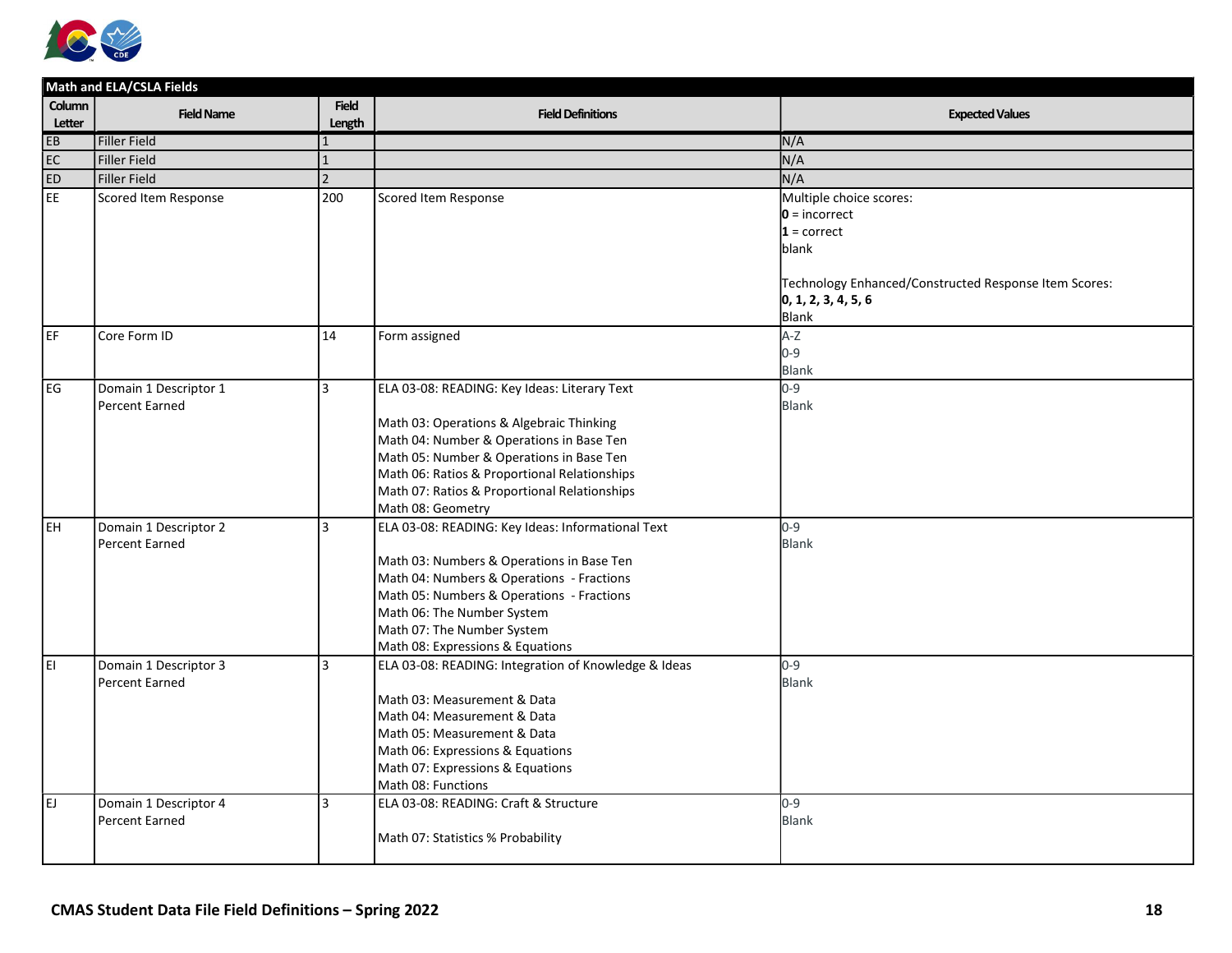

|                  | Math and ELA/CSLA Fields |                        |                                                           |                        |  |  |
|------------------|--------------------------|------------------------|-----------------------------------------------------------|------------------------|--|--|
| Column<br>Letter | <b>Field Name</b>        | <b>Field</b><br>Length | <b>Field Definitions</b>                                  | <b>Expected Values</b> |  |  |
| EK               | Domain 2 Descriptor 1    | $\mathbf{a}$           | ELA 03-08: LANGUAGE: Vocabulary Acquisition & Use         | $0 - 9$                |  |  |
|                  | <b>Percent Earned</b>    |                        |                                                           | <b>Blank</b>           |  |  |
|                  |                          |                        | Math 03-08: MODELING & REASONING: On Grade Level          |                        |  |  |
| l EL             | Domain 2 Descriptor 2    | 3                      | Math 03-08: MODELING & REASONING: Securely Held Knowledge | $0 - 9$                |  |  |
|                  | Percent Earned           |                        |                                                           | <b>Blank</b>           |  |  |
| <b>EM</b>        | Domain 2 Descriptor 3    | 3                      |                                                           | $0 - 9$                |  |  |
|                  | Percent Earned           |                        |                                                           | <b>Blank</b>           |  |  |
| EN.              | Domain 2 Descriptor 4    | 3                      |                                                           | $0 - 9$                |  |  |
|                  | Percent Earned           |                        |                                                           | <b>Blank</b>           |  |  |
| <b>EO</b>        | Domain 3 Descriptor 1    | 3                      | ELA 03-05: WRITING: Prose Constructed Response 1          | $0 - 9$                |  |  |
|                  | <b>Percent Earned</b>    |                        | ELA 06-08: LITERACY: History/Social Studies               | <b>Blank</b>           |  |  |
| EP               | Domain 3 Descriptor 2    | 3                      | ELA 03-05: WRITING: Prose Constructed Response 2          | $0 - 9$                |  |  |
|                  | Percent Earned           |                        | ELA 06-08: LITERACY: Science & Technical Subjects         | <b>Blank</b>           |  |  |
| EQ               | Domain 3 Descriptor 3    | 3                      | ELA 03-05: WRITING: Written Expression (Subclaim 4)       | $0 - 9$                |  |  |
|                  | Percent Earned           |                        |                                                           | <b>Blank</b>           |  |  |
| ER               | Domain 3 Descriptor 4    | $\overline{3}$         | ELA 03-05: WRITING: Knowledge of Language and Conventions | $0 - 9$                |  |  |
|                  | Percent Earned           |                        | (Subclaim 5)                                              | <b>Blank</b>           |  |  |
| ES.              | Domain 4 Descriptor 1    | 3                      | ELA 06-08: WRITING: Prose Constructed Response 1          | $0 - 9$                |  |  |
|                  | <b>Percent Earned</b>    |                        |                                                           | <b>Blank</b>           |  |  |
| ET               | Domain 4 Descriptor 2    | 3                      | ELA 06-08: WRITING: Prose Constructed Response 2          | $0 - 9$                |  |  |
|                  | <b>Percent Earned</b>    |                        |                                                           | <b>Blank</b>           |  |  |
| <b>EU</b>        | Domain 4 Descriptor 3    | 3                      | ELA 06-08: WRITING: Written Expression (Subclaim 4)       | $0 - 9$                |  |  |
|                  | Percent Earned           |                        |                                                           | <b>Blank</b>           |  |  |
| EV               | Domain 4 Descriptor 4    | 3                      | ELA 06-08: WRITING: Knowledge of Language and Conventions | $0 - 9$                |  |  |
|                  | Percent Earned           |                        | (Subclaim 5)                                              | <b>Blank</b>           |  |  |
| <b>EW</b>        | Domain 4 Descriptor 5    | 3                      |                                                           | $0 - 9$                |  |  |
|                  | Percent Earned           |                        |                                                           | <b>Blank</b>           |  |  |
| EX.              | Domain 4 Descriptor 6    | 3                      |                                                           | $0 - 9$                |  |  |
|                  | Percent Earned           |                        |                                                           | <b>Blank</b>           |  |  |
| EY.              | Domain 5 Descriptor 1    | $\overline{3}$         |                                                           | $0 - 9$                |  |  |
|                  | <b>Percent Earned</b>    |                        |                                                           | <b>Blank</b>           |  |  |
| EZ               | Domain 5 Descriptor 2    | 3                      |                                                           | $0 - 9$                |  |  |
|                  | Percent Earned           |                        |                                                           | <b>Blank</b>           |  |  |
| FA               | Domain 5 Descriptor 3    | 3                      |                                                           | $0 - 9$                |  |  |
|                  | Percent Earned           |                        |                                                           | <b>Blank</b>           |  |  |
| <b>FB</b>        | Domain 5 Descriptor 4    | 3                      |                                                           | $0 - 9$                |  |  |
|                  | <b>Percent Earned</b>    |                        |                                                           | <b>Blank</b>           |  |  |
| <b>FC</b>        | <b>Filler Field</b>      | 12                     |                                                           | N/A                    |  |  |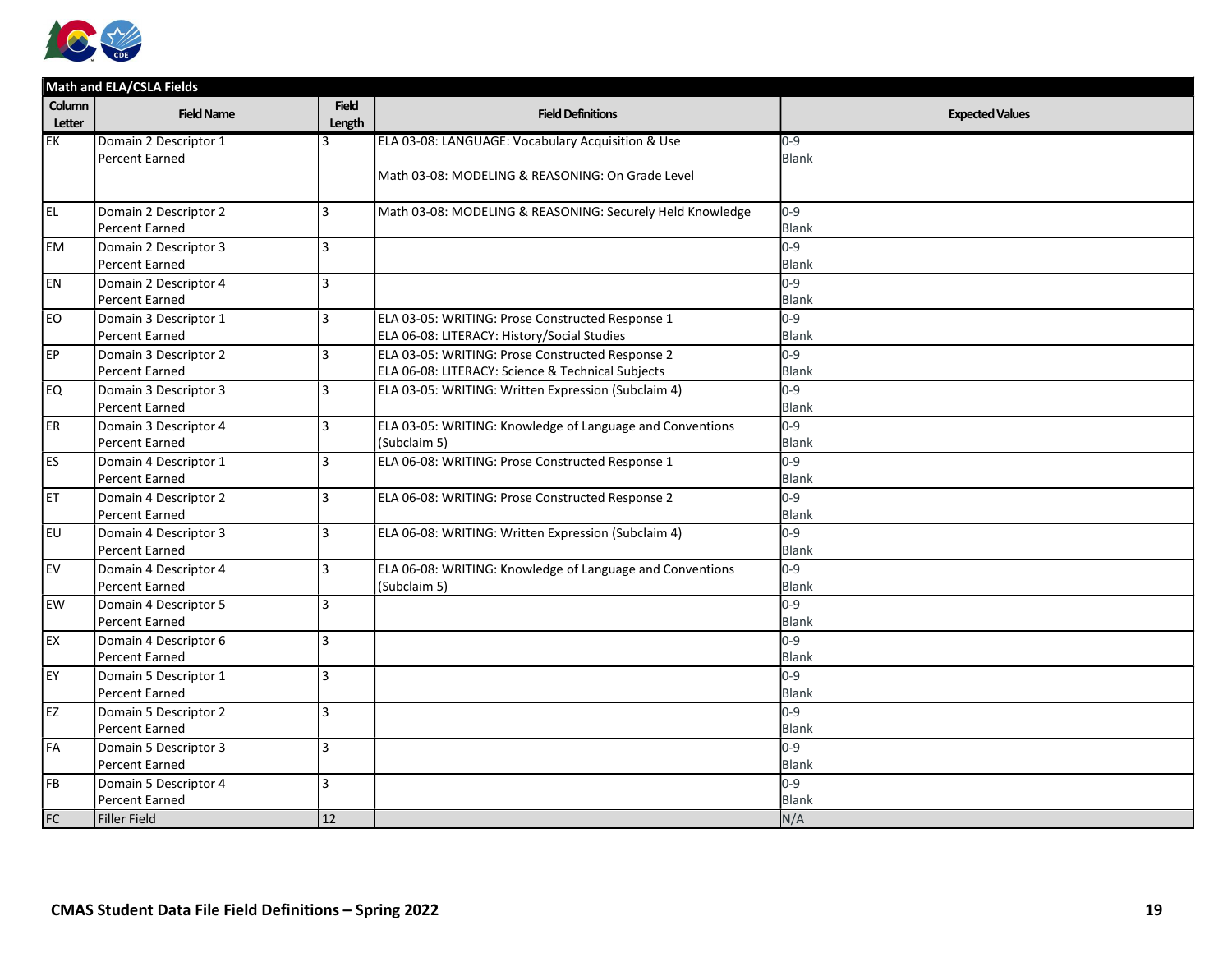

|                  | Math and ELA/CSLA Fields        |                        |                                                                                                                                                                                                                                                                                                                                                                                                                                                                                                                                                                                                                                                                |                                                                                                                                                                           |  |  |
|------------------|---------------------------------|------------------------|----------------------------------------------------------------------------------------------------------------------------------------------------------------------------------------------------------------------------------------------------------------------------------------------------------------------------------------------------------------------------------------------------------------------------------------------------------------------------------------------------------------------------------------------------------------------------------------------------------------------------------------------------------------|---------------------------------------------------------------------------------------------------------------------------------------------------------------------------|--|--|
| Column<br>Letter | <b>Field Name</b>               | <b>Field</b><br>Length | <b>Field Definitions</b>                                                                                                                                                                                                                                                                                                                                                                                                                                                                                                                                                                                                                                       | <b>Expected Values</b>                                                                                                                                                    |  |  |
| l FD.            | PCR Trait Condition Code String | 12                     | The condition code(s) for PCR item traits<br>2 spaces for each trait, max 3 traits per item and 2 PCR items. 'BL'<br>indicates a blank response for that item. Blank spaces for a trait mean<br>that it is not present for that PCR (the 'Reading' trait is not always<br>included) or there was not a condition code on the response.<br>Example:<br>Item 1 Trait $1 =$ condition code BL<br>Item 1 Trait 2 = condition code BL<br>Item 1 Trait 3 = condition code BL<br>Item 2 Trait $1 = no$ condition code<br>Item 2 Trait $2 = no$ condition code<br>Item 2 Trait 3 = no condition code<br>' (six spaces after BL condition codes)<br>Results in: 'BLBLBL | <b>Blank</b><br>Space<br><b>BL</b> = Blank Response/All Spaces<br>$IL = IIlegible$<br>$OT = Off Topic$<br>$NE = Not English (ELA only)$<br>$NS = Not Spanish (CSLA only)$ |  |  |
| <b>IFE</b>       | Filler Field                    | 12                     |                                                                                                                                                                                                                                                                                                                                                                                                                                                                                                                                                                                                                                                                | N/A                                                                                                                                                                       |  |  |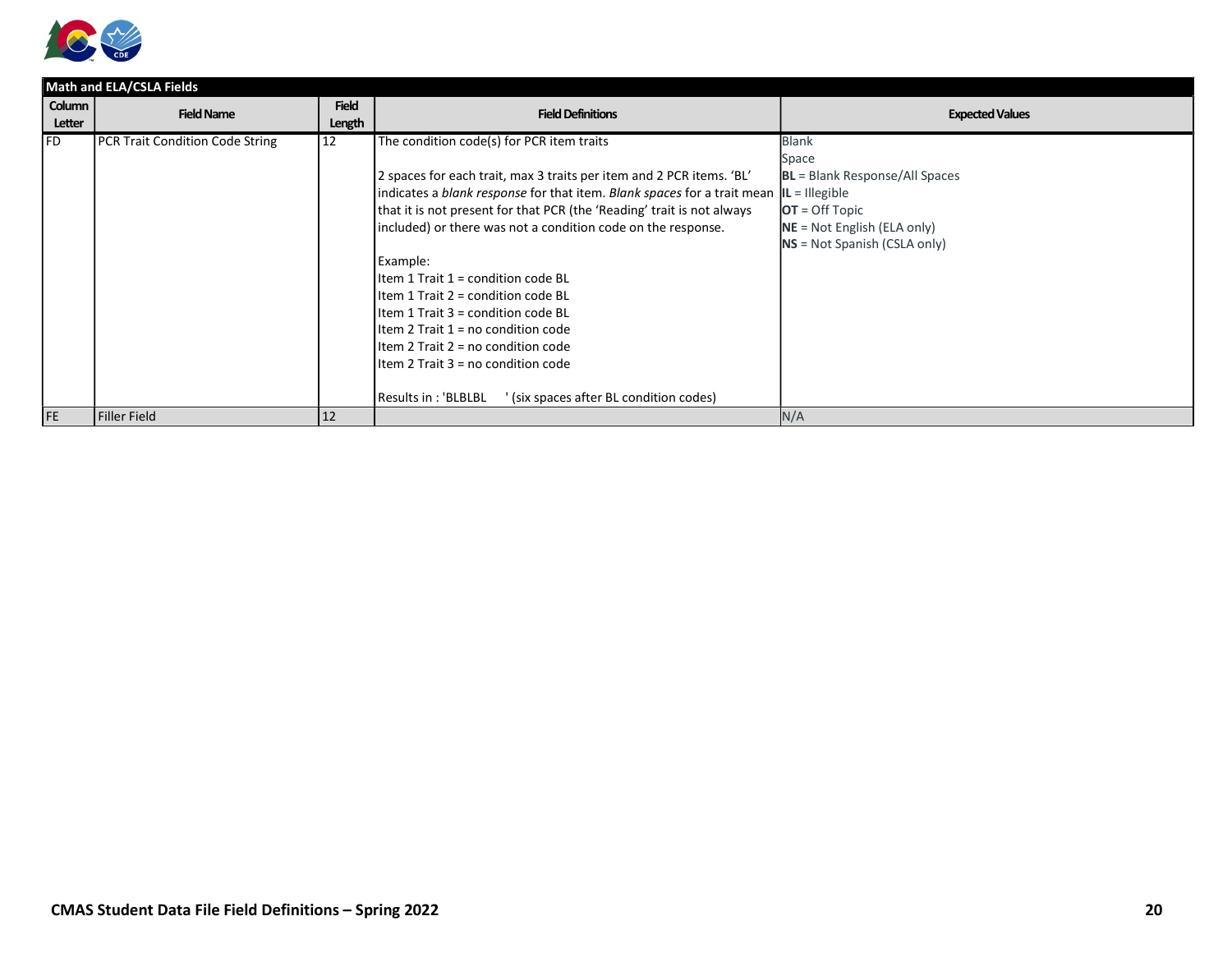

|                  | <b>Science Fields</b>                                 |                         |                                   |                         |  |  |
|------------------|-------------------------------------------------------|-------------------------|-----------------------------------|-------------------------|--|--|
| Column<br>Letter | <b>Field Name</b>                                     | Field<br>Length         | <b>Field Definitions</b>          | <b>Expected Values</b>  |  |  |
| DG               | Points Possible                                       | 3                       | Overall Points Possible           | $0-9$<br>Blank          |  |  |
| DH               | Filler Field                                          | $\overline{\mathbf{3}}$ |                                   | N/A                     |  |  |
| DI.              | Filler Field                                          | $\overline{3}$          |                                   | N/A                     |  |  |
| DJ               | Filler Field                                          | $\overline{3}$          |                                   | N/A                     |  |  |
| DK               | Filler Field                                          | $\mathbf{1}$            |                                   | N/A                     |  |  |
| DL               | Filler Field                                          | $\overline{3}$          |                                   | N/A                     |  |  |
| <b>DM</b>        | Filler Field                                          | $\overline{3}$          |                                   | N/A                     |  |  |
| DN               | Filler Field                                          | $\overline{3}$          |                                   | N/A                     |  |  |
| DO               | Filler Field                                          | $\overline{\mathbf{3}}$ |                                   | N/A                     |  |  |
| DP               | Filler Field                                          | $\overline{3}$          |                                   | N/A                     |  |  |
| DQ               | Filler Field                                          | $\overline{3}$          |                                   | N/A                     |  |  |
| DR               | Filler Field                                          | $ 3\rangle$             |                                   | N/A                     |  |  |
| DS               | Filler Field                                          | $\mathbf{1}$            |                                   | N/A                     |  |  |
| DT               | Filler Field                                          | $\overline{3}$          |                                   | N/A                     |  |  |
| <b>DU</b>        | Filler Field                                          | $\overline{3}$          |                                   | N/A                     |  |  |
| <b>DV</b>        | Filler Field                                          | $\mathbf{1}$            |                                   | N/A                     |  |  |
| <b>DW</b>        | Filler Field                                          | $\mathbf 1$             |                                   | N/A                     |  |  |
| <b>DX</b>        | Filler Field                                          | $\overline{3}$          |                                   | N/A                     |  |  |
| DY               | Filler Field                                          | $\overline{3}$          |                                   | N/A                     |  |  |
| <b>DZ</b>        | Percentile Rank of Student Standard                   | $\vert$ 2               | Standard 1 Percentile Rank        | $0-9$<br>Blank          |  |  |
| EA               | Percentile Rank of Student Standard<br>$\overline{2}$ | $\vert$ 2               | <b>Standard 2 Percentile Rank</b> | $0 - 9$<br><b>Blank</b> |  |  |